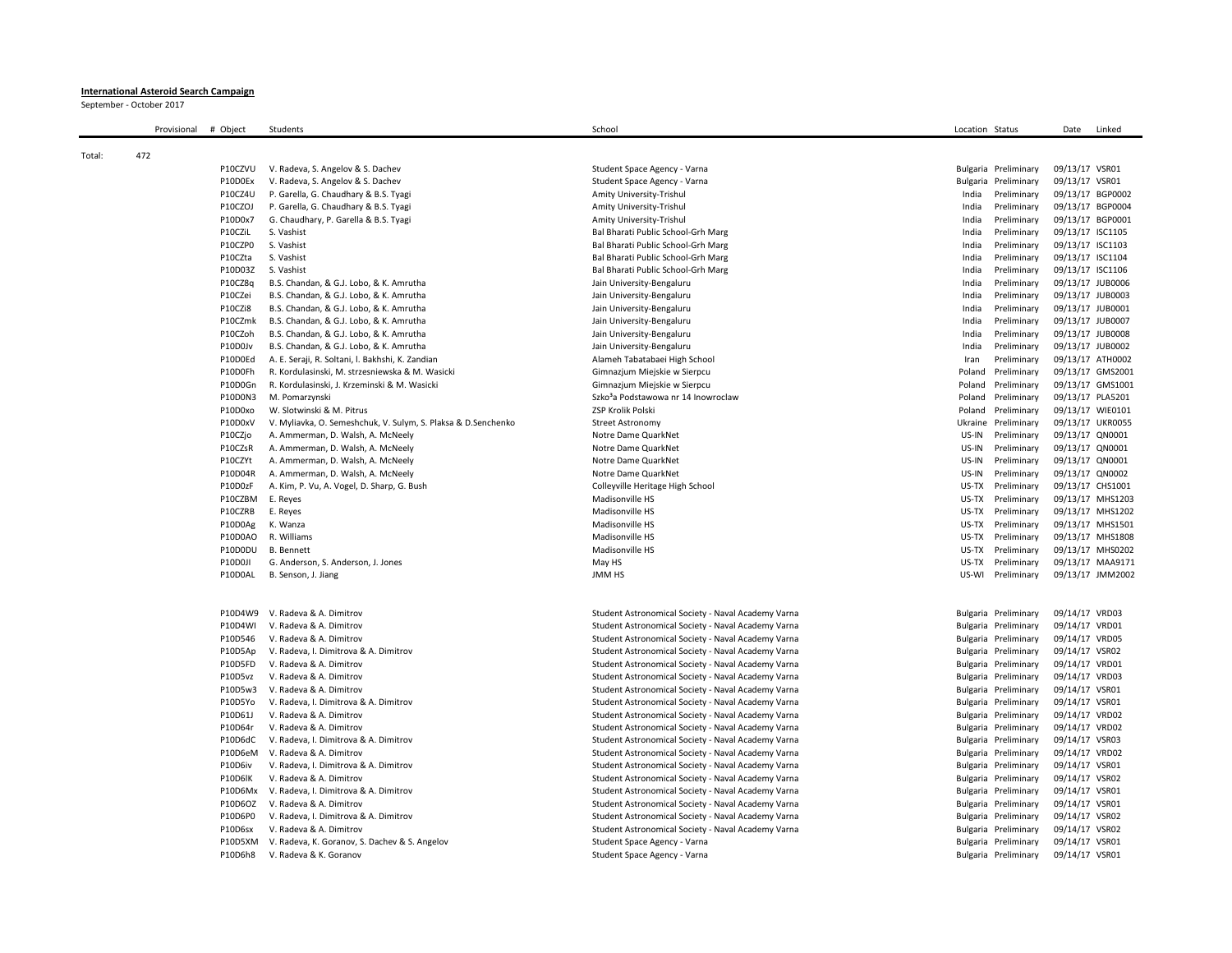| P10D6JV | V. Radeva & K. Goranov                  | Student Space Agency - Varna                         |       | Bulgaria Preliminary | 09/14/17 VSR01   |  |
|---------|-----------------------------------------|------------------------------------------------------|-------|----------------------|------------------|--|
| P10D4CD | V. Radeva, I. Dimitrova & A. Dimitrov   | Student Space Society - Naval Academy Varna          |       | Bulgaria Preliminary | 09/14/17 VRD02   |  |
| P10D4FH | V. Radeva, I. Dimitrova & A. Dimitrov   | Student Space Society - Naval Academy Varna          |       | Bulgaria Preliminary | 09/14/17 VRD01   |  |
| P10D5JZ | V. Radeva, A. Dimitrov & M. Dimidov     | Student Space Society - Naval Academy Varna          |       | Bulgaria Preliminary | 09/14/17 VDD01   |  |
| P10D5tG | V. Radeva, I. Dimitrova & A. Dimitrov   | Student Space Society - Naval Academy Varna          |       | Bulgaria Preliminary | 09/14/17 VRD02   |  |
| P10D5Y9 | V. Radeva, I. Dimitrova & A. Dimitrov   | Student Space Society - Naval Academy Varna          |       | Bulgaria Preliminary | 09/14/17 VRD03   |  |
| P10D5Zg | V. Radeva, I. Dimitrova & A. Dimitrov   | Student Space Society - Naval Academy Varna          |       | Bulgaria Preliminary | 09/14/17 VRD01   |  |
| P10D6CU | V. Radeva, I. Dimitrova & A. Dimitrov   | Student Space Society - Naval Academy Varna          |       | Bulgaria Preliminary | 09/14/17 VRD03   |  |
| P10D6Lf | V. Radeva, I. Dimitrova & A. Dimitrov   | Student Space Society - Naval Academy Varna          |       | Bulgaria Preliminary | 09/14/17 VRD03   |  |
| P10D6LT | V. Radeva, I. Dimitrova & A. Dimitrov   | Student Space Society - Naval Academy Varna          |       | Bulgaria Preliminary | 09/14/17 VRD02   |  |
| P10D6lX | V. Radeva, I. Dimitrova & A. Dimitrov   | Student Space Society - Naval Academy Varna          |       | Bulgaria Preliminary | 09/14/17 VRD02   |  |
| P10D6op | V. Radeva, I. Dimitrova & A. Dimitrov   | Student Space Society - Naval Academy Varna          |       | Bulgaria Preliminary | 09/14/17 VRD01   |  |
| P10D6Qv | V. Radeva, I. Dimitrova & A. Dimitrov   | Student Space Society - Naval Academy Varna          |       | Bulgaria Preliminary | 09/14/17 VRD01   |  |
| P10D6UM | V. Radeva, I. Dimitrova & A. Dimitrov   | Student Space Society - Naval Academy Varna          |       | Bulgaria Preliminary | 09/14/17 VRD02   |  |
| P10D4Dp | G. Chaudhary, P. Garella & B.S. Tyagi   | Amity University-Trishul                             | India | Preliminary          | 09/14/17 BGP0026 |  |
| P10D5EB | G. Chaudhary, P. Garella & B.S. Tyagi   | Amity University-Trishul                             | India | Preliminary          | 09/14/17 BGP0024 |  |
| P10D5GJ | G. Chaudhary, P. Garella & B.S. Tyagi   | Amity University-Trishul                             | India | Preliminary          | 09/14/17 BGP0018 |  |
| P10D5HW | G. Chaudhary, P. Garella & B.S. Tyagi   | Amity University-Trishul                             | India | Preliminary          | 09/14/17 BGP0037 |  |
| P10D5Wi | G. Chaudhary, P. Garella & B.S. Tyagi   | Amity University-Trishul                             | India | Preliminary          | 09/14/17 BGP0041 |  |
| P10D5X8 | G. Chaudhary, P. Garella & B.S. Tyagi   | Amity University-Trishul                             | India | Preliminary          | 09/14/17 BGP0017 |  |
| P10D5ZO | G. Chaudhary, P. Garella & B.S. Tyagi   |                                                      | India | Preliminary          | 09/14/17 BGP0019 |  |
| P10D5ZQ | G. Chaudhary, P. Garella & B.S. Tyagi   | Amity University-Trishul<br>Amity University-Trishul |       | Preliminary          | 09/14/17 BGP0040 |  |
|         |                                         |                                                      | India |                      |                  |  |
| P10D66v | P. Garella, G. Chaudhary & B.S. Tyagi   | Amity University-Trishul                             | India | Preliminary          | 09/14/17 BGP0028 |  |
| P10D67j | G. Chaudhary, P. Garella & B.S. Tyagi   | Amity University-Trishul                             | India | Preliminary          | 09/14/17 BGP0020 |  |
| P10D6ag | P. Garella, G. Chaudhary & B.S. Tyagi   | Amity University-Trishul                             | India | Preliminary          | 09/14/17 BGP0030 |  |
| P10D6bu | G. Chaudhary, P. Garella & B.S. Tyagi   | Amity University-Trishul                             | India | Preliminary          | 09/14/17 BGP0014 |  |
| P10D6bX | G. Chaudhary, P. Garella & B.S. Tyagi   | Amity University-Trishul                             | India | Preliminary          | 09/14/17 BGP0011 |  |
| P10D6ix | G. Chaudhary, P. Garella & B.S. Tyagi   | Amity University-Trishul                             | India | Preliminary          | 09/14/17 BGP0021 |  |
| P10D6LS | G. Chaudhary, P. Garella & B.S. Tyagi   | Amity University-Trishul                             | India | Preliminary          | 09/14/17 BGP0038 |  |
| P10D70Y | B.S. Tyagi, P. Garella and G. Chaudhary | Amity University-Trishul                             | India | Preliminary          | 09/14/17 BGP0036 |  |
| P10D4Cy | S. Vashist                              | Bal Bharati Public School-Grh Marg                   | India | Preliminary          | 09/14/17 ISC1136 |  |
| P10D4Fd | S. Vashist                              | Bal Bharati Public School-Grh Marg                   | India | Preliminary          | 09/14/17 ISC1119 |  |
| P10D4L0 | S. Vashist                              | Bal Bharati Public School-Grh Marg                   | India | Preliminary          | 09/14/17 ISC1137 |  |
| P10D4OG | S. Vashist                              | Bal Bharati Public School-Grh Marg                   | India | Preliminary          | 09/14/17 ISC1126 |  |
| P10D4wd | S. Vashist                              | Bal Bharati Public School-Grh Marg                   | India | Preliminary          | 09/14/17 ISC1110 |  |
| P10D4yb | S. Vashist                              | Bal Bharati Public School-Grh Marg                   | India | Preliminary          | 09/14/17 ISC1112 |  |
| P10D59j | S. Vashist                              | Bal Bharati Public School-Grh Marg                   | India | Preliminary          | 09/14/17 ISC1135 |  |
| P10D5a4 | S. Vashist                              | Bal Bharati Public School-Grh Marg                   | India | Preliminary          | 09/14/17 ISC1124 |  |
| P10D5aE | S. Vashist                              | Bal Bharati Public School-Grh Marg                   | India | Preliminary          | 09/14/17 ISC1134 |  |
| P10D5CT | S. Vashist                              | Bal Bharati Public School-Grh Marg                   | India | Preliminary          | 09/14/17 ISC1108 |  |
| P10D5F8 | S. Vashist                              | Bal Bharati Public School-Grh Marg                   | India | Preliminary          | 09/14/17 ISC1111 |  |
| P10D5hY | S. Vashist                              | Bal Bharati Public School-Grh Marg                   | India | Preliminary          | 09/14/17 ISC1121 |  |
| P10D5lb | S. Vashist                              | Bal Bharati Public School-Grh Marg                   | India | Preliminary          | 09/14/17 ISC1118 |  |
| P10D5IC | S. Vashist                              | Bal Bharati Public School-Grh Marg                   | India | Preliminary          | 09/14/17 ISC1114 |  |
| P10D5Vs | S. Vashist                              | Bal Bharati Public School-Grh Marg                   | India | Preliminary          | 09/14/17 ISC1115 |  |
| P10D5WR | S. Vashist                              | Bal Bharati Public School-Grh Marg                   | India | Preliminary          | 09/14/17 ISC1130 |  |
| P10D5zh | S. Vashist                              | Bal Bharati Public School-Grh Marg                   | India | Preliminary          | 09/14/17 ISC1116 |  |
| P10D619 | S. Vashist                              | Bal Bharati Public School-Grh Marg                   | India | Preliminary          | 09/14/17 ISC1129 |  |
| P10D6Kk | S. Vashist                              | Bal Bharati Public School-Grh Marg                   | India | Preliminary          | 09/14/17 ISC1138 |  |
| P10D6In | S. Vashist                              | Bal Bharati Public School-Grh Marg                   | India | Preliminary          | 09/14/17 ISC1128 |  |
| P10D6NP | S. Vashist                              | Bal Bharati Public School-Grh Marg                   | India | Preliminary          | 09/14/17 ISC1125 |  |
| P10D6Ou | S. Vashist                              | Bal Bharati Public School-Grh Marg                   | India | Preliminary          | 09/14/17 ISC1107 |  |
| P10D6Sm | S. Vashist                              | Bal Bharati Public School-Grh Marg                   | India | Preliminary          | 09/14/17 ISC1123 |  |
| P10D6Uz | S. Vashist                              | Bal Bharati Public School-Grh Marg                   | India | Preliminary          | 09/14/17 ISC1122 |  |
| P10D70x | S. Vashist                              | Bal Bharati Public School-Grh Marg                   | India | Preliminary          | 09/14/17 ISC1127 |  |
| P10D72N | S. Vashist                              | Bal Bharati Public School-Grh Marg                   | India | Preliminary          | 09/14/17 ISC1120 |  |
| P10D4Hz | B.S. Chandan, & G.J. Lobo, & K. Amrutha | Jain University-Bengaluru                            | India | Preliminary          | 09/14/17 JUB0035 |  |
| P10D4RU | B.S. Chandan, & G.J. Lobo, & K. Amrutha | Jain University-Bengaluru                            | India | Preliminary          | 09/14/17 JUB0038 |  |
| P10D4SB | B.S. Chandan, & G.J. Lobo, & K. Amrutha | Jain University-Bengaluru                            | India | Preliminary          | 09/14/17 JUB0032 |  |
| P10D4Uj | B.S. Chandan, & G.J. Lobo, & K. Amrutha | Jain University-Bengaluru                            | India | Preliminary          | 09/14/17 JUB0041 |  |
| P10D4Wf | B.S. Chandan, & G.J. Lobo, & K. Amrutha | Jain University-Bengaluru                            | India | Preliminary          | 09/14/17 JUB0018 |  |

| Student Space Agency - Varna            |
|-----------------------------------------|
| Student Space Society - Naval Academy \ |
| Student Space Society - Naval Academy \ |
| Student Space Society - Naval Academy \ |
| Student Space Society - Naval Academy \ |
| Student Space Society - Naval Academy \ |
| Student Space Society - Naval Academy \ |
| Student Space Society - Naval Academy \ |
| Student Space Society - Naval Academy \ |
|                                         |
| Student Space Society - Naval Academy \ |
| Student Space Society - Naval Academy \ |
| Student Space Society - Naval Academy \ |
| Student Space Society - Naval Academy \ |
| Student Space Society - Naval Academy \ |
| Amity University-Trishul                |
| Amity University-Trishul                |
| Amity University-Trishul                |
| Amity University-Trishul                |
| Amity University-Trishul                |
| Amity University-Trishul                |
| Amity University-Trishul                |
| Amity University-Trishul                |
| Amity University-Trishul                |
| Amity University-Trishul                |
| Amity University-Trishul                |
| Amity University-Trishul                |
| Amity University-Trishul                |
| Amity University-Trishul                |
| Amity University-Trishul                |
| Amity University-Trishul                |
| Bal Bharati Public School-Grh Marg      |
| Bal Bharati Public School-Grh Marg      |
|                                         |
| Bal Bharati Public School-Grh Marg      |
| Bal Bharati Public School-Grh Marg      |
| Bal Bharati Public School-Grh Marg      |
| Bal Bharati Public School-Grh Marg      |
| Bal Bharati Public School-Grh Marg      |
| Bal Bharati Public School-Grh Marg      |
| Bal Bharati Public School-Grh Marg      |
| Bal Bharati Public School-Grh Marg      |
| Bal Bharati Public School-Grh Marg      |
| Bal Bharati Public School-Grh Marg      |
| Bal Bharati Public School-Grh Marg      |
| Bal Bharati Public School-Grh Marg      |
| Bal Bharati Public School-Grh Marg      |
| Bal Bharati Public School-Grh Marg      |
| Bal Bharati Public School-Grh Marg      |
| Bal Bharati Public School-Grh Marg      |
| Bal Bharati Public School-Grh Marg      |
| Bal Bharati Public School-Grh Marg      |
| Bal Bharati Public School-Grh Marg      |
| Bal Bharati Public School-Grh Marg      |
| Bal Bharati Public School-Grh Marg      |
|                                         |
| Bal Bharati Public School-Grh Marg      |
| Bal Bharati Public School-Grh Marg      |
| Bal Bharati Public School-Grh Marg      |
| Jain University-Bengaluru               |
| Jain University-Bengaluru               |
| Jain University-Bengaluru               |
| Jain University-Bengaluru               |
| Jain University-Bengaluru               |
|                                         |

| P10D6JV            | V. Radeva & K. Goranov                                                         | Student Space Agency - Varna                         |       | Bulgaria Preliminary       | 09/14/17 VSR01   |  |
|--------------------|--------------------------------------------------------------------------------|------------------------------------------------------|-------|----------------------------|------------------|--|
| P10D4CD            | V. Radeva, I. Dimitrova & A. Dimitrov                                          | Student Space Society - Naval Academy Varna          |       | Bulgaria Preliminary       | 09/14/17 VRD02   |  |
| P10D4FH            | V. Radeva, I. Dimitrova & A. Dimitrov                                          | Student Space Society - Naval Academy Varna          |       | Bulgaria Preliminary       | 09/14/17 VRD01   |  |
| P10D5JZ            | V. Radeva, A. Dimitrov & M. Dimidov                                            | Student Space Society - Naval Academy Varna          |       | Bulgaria Preliminary       | 09/14/17 VDD01   |  |
| P10D5tG            | V. Radeva, I. Dimitrova & A. Dimitrov                                          | Student Space Society - Naval Academy Varna          |       | Bulgaria Preliminary       | 09/14/17 VRD02   |  |
| P10D5Y9            | V. Radeva, I. Dimitrova & A. Dimitrov                                          | Student Space Society - Naval Academy Varna          |       | Bulgaria Preliminary       | 09/14/17 VRD03   |  |
| P10D5Zg            | V. Radeva, I. Dimitrova & A. Dimitrov                                          | Student Space Society - Naval Academy Varna          |       | Bulgaria Preliminary       | 09/14/17 VRD01   |  |
| P10D6CU            | V. Radeva, I. Dimitrova & A. Dimitrov                                          | Student Space Society - Naval Academy Varna          |       | Bulgaria Preliminary       | 09/14/17 VRD03   |  |
| P10D6Lf            | V. Radeva, I. Dimitrova & A. Dimitrov                                          | Student Space Society - Naval Academy Varna          |       | Bulgaria Preliminary       | 09/14/17 VRD03   |  |
| P10D6LT            | V. Radeva, I. Dimitrova & A. Dimitrov                                          | Student Space Society - Naval Academy Varna          |       | Bulgaria Preliminary       | 09/14/17 VRD02   |  |
| P10D6lX            | V. Radeva, I. Dimitrova & A. Dimitrov                                          | Student Space Society - Naval Academy Varna          |       | Bulgaria Preliminary       | 09/14/17 VRD02   |  |
| P10D6op            | V. Radeva, I. Dimitrova & A. Dimitrov                                          | Student Space Society - Naval Academy Varna          |       | Bulgaria Preliminary       | 09/14/17 VRD01   |  |
| P10D6Qy            | V. Radeva, I. Dimitrova & A. Dimitrov                                          | Student Space Society - Naval Academy Varna          |       | Bulgaria Preliminary       | 09/14/17 VRD01   |  |
| P10D6UM            | V. Radeva, I. Dimitrova & A. Dimitrov                                          | Student Space Society - Naval Academy Varna          |       | Bulgaria Preliminary       | 09/14/17 VRD02   |  |
| P10D4Dp            | G. Chaudhary, P. Garella & B.S. Tyagi                                          | Amity University-Trishul                             | India | Preliminary                | 09/14/17 BGP0026 |  |
| P10D5EB            | G. Chaudhary, P. Garella & B.S. Tyagi                                          | Amity University-Trishul                             | India | Preliminary                | 09/14/17 BGP0024 |  |
|                    |                                                                                |                                                      | India |                            | 09/14/17 BGP0018 |  |
| P10D5GJ<br>P10D5HW | G. Chaudhary, P. Garella & B.S. Tyagi<br>G. Chaudhary, P. Garella & B.S. Tyagi | Amity University-Trishul<br>Amity University-Trishul | India | Preliminary<br>Preliminary | 09/14/17 BGP0037 |  |
|                    |                                                                                |                                                      |       |                            |                  |  |
| P10D5Wi            | G. Chaudhary, P. Garella & B.S. Tyagi                                          | Amity University-Trishul                             | India | Preliminary                | 09/14/17 BGP004: |  |
| P10D5X8            | G. Chaudhary, P. Garella & B.S. Tyagi                                          | Amity University-Trishul                             | India | Preliminary                | 09/14/17 BGP0017 |  |
| P10D5ZO            | G. Chaudhary, P. Garella & B.S. Tyagi                                          | Amity University-Trishul                             | India | Preliminary                | 09/14/17 BGP0019 |  |
| P10D5ZQ            | G. Chaudhary, P. Garella & B.S. Tyagi                                          | Amity University-Trishul                             | India | Preliminary                | 09/14/17 BGP0040 |  |
| P10D66v            | P. Garella, G. Chaudhary & B.S. Tyagi                                          | Amity University-Trishul                             | India | Preliminary                | 09/14/17 BGP0028 |  |
| P10D67j            | G. Chaudhary, P. Garella & B.S. Tyagi                                          | Amity University-Trishul                             | India | Preliminary                | 09/14/17 BGP0020 |  |
| P10D6ag            | P. Garella, G. Chaudhary & B.S. Tyagi                                          | Amity University-Trishul                             | India | Preliminary                | 09/14/17 BGP0030 |  |
| P10D6bu            | G. Chaudhary, P. Garella & B.S. Tyagi                                          | Amity University-Trishul                             | India | Preliminary                | 09/14/17 BGP0014 |  |
| P10D6bX            | G. Chaudhary, P. Garella & B.S. Tyagi                                          | Amity University-Trishul                             | India | Preliminary                | 09/14/17 BGP0011 |  |
| P10D6ix            | G. Chaudhary, P. Garella & B.S. Tyagi                                          | Amity University-Trishul                             | India | Preliminary                | 09/14/17 BGP0021 |  |
| P10D6LS            | G. Chaudhary, P. Garella & B.S. Tyagi                                          | Amity University-Trishul                             | India | Preliminary                | 09/14/17 BGP0038 |  |
| P10D70Y            | B.S. Tyagi, P. Garella and G. Chaudhary                                        | Amity University-Trishul                             | India | Preliminary                | 09/14/17 BGP0036 |  |
| P10D4Cy            | S. Vashist                                                                     | Bal Bharati Public School-Grh Marg                   | India | Preliminary                | 09/14/17 ISC1136 |  |
| P10D4Fd            | S. Vashist                                                                     | Bal Bharati Public School-Grh Marg                   | India | Preliminary                | 09/14/17 ISC1119 |  |
| P10D4L0            | S. Vashist                                                                     | Bal Bharati Public School-Grh Marg                   | India | Preliminary                | 09/14/17 ISC1137 |  |
| P10D4OG            | S. Vashist                                                                     | Bal Bharati Public School-Grh Marg                   | India | Preliminary                | 09/14/17 ISC1126 |  |
| P10D4wd            | S. Vashist                                                                     | Bal Bharati Public School-Grh Marg                   | India | Preliminary                | 09/14/17 ISC1110 |  |
| P10D4yb            | S. Vashist                                                                     | Bal Bharati Public School-Grh Marg                   | India | Preliminary                | 09/14/17 ISC1112 |  |
| P10D59j            | S. Vashist                                                                     | Bal Bharati Public School-Grh Marg                   | India | Preliminary                | 09/14/17 ISC1135 |  |
| P10D5a4            | S. Vashist                                                                     | Bal Bharati Public School-Grh Marg                   | India | Preliminary                | 09/14/17 ISC1124 |  |
| P10D5aE            | S. Vashist                                                                     | Bal Bharati Public School-Grh Marg                   | India | Preliminary                | 09/14/17 ISC1134 |  |
| P10D5CT            | S. Vashist                                                                     | Bal Bharati Public School-Grh Marg                   | India | Preliminary                | 09/14/17 ISC1108 |  |
| P10D5F8            | S. Vashist                                                                     | Bal Bharati Public School-Grh Marg                   | India | Preliminary                | 09/14/17 ISC1111 |  |
| P10D5hY            | S. Vashist                                                                     | Bal Bharati Public School-Grh Marg                   | India | Preliminary                | 09/14/17 ISC1121 |  |
| P10D5lb            | S. Vashist                                                                     | Bal Bharati Public School-Grh Marg                   | India | Preliminary                | 09/14/17 ISC1118 |  |
| P10D5IC            | S. Vashist                                                                     | Bal Bharati Public School-Grh Marg                   | India | Preliminary                | 09/14/17 ISC1114 |  |
| P10D5Vs            | S. Vashist                                                                     | Bal Bharati Public School-Grh Marg                   | India | Preliminary                | 09/14/17 ISC1115 |  |
| P10D5WR            | S. Vashist                                                                     | Bal Bharati Public School-Grh Marg                   | India | Preliminary                | 09/14/17 ISC1130 |  |
| P10D5zh            | S. Vashist                                                                     | Bal Bharati Public School-Grh Marg                   | India | Preliminary                | 09/14/17 ISC1116 |  |
| P10D619            | S. Vashist                                                                     | Bal Bharati Public School-Grh Marg                   | India | Preliminary                | 09/14/17 ISC1129 |  |
| P10D6Kk            | S. Vashist                                                                     | Bal Bharati Public School-Grh Marg                   | India | Preliminary                | 09/14/17 ISC1138 |  |
| P10D6In            | S. Vashist                                                                     | Bal Bharati Public School-Grh Marg                   | India | Preliminary                | 09/14/17 ISC1128 |  |
| P10D6NP            | S. Vashist                                                                     | Bal Bharati Public School-Grh Marg                   | India | Preliminary                | 09/14/17 ISC1125 |  |
| P10D6Ou            | S. Vashist                                                                     | Bal Bharati Public School-Grh Marg                   | India | Preliminary                | 09/14/17 ISC1107 |  |
| P10D6Sm            | S. Vashist                                                                     | Bal Bharati Public School-Grh Marg                   | India | Preliminary                | 09/14/17 ISC1123 |  |
| P10D6Uz            | S. Vashist                                                                     | Bal Bharati Public School-Grh Marg                   | India | Preliminary                | 09/14/17 ISC1122 |  |
|                    |                                                                                |                                                      |       |                            |                  |  |
| P10D70x            | S. Vashist                                                                     | Bal Bharati Public School-Grh Marg                   | India | Preliminary                | 09/14/17 ISC1127 |  |
| P10D72N            | S. Vashist                                                                     | Bal Bharati Public School-Grh Marg                   | India | Preliminary                | 09/14/17 ISC1120 |  |
| P10D4Hz            | B.S. Chandan, & G.J. Lobo, & K. Amrutha                                        | Jain University-Bengaluru                            | India | Preliminary                | 09/14/17 JUB0035 |  |
| P10D4RU            | B.S. Chandan, & G.J. Lobo, & K. Amrutha                                        | Jain University-Bengaluru                            | India | Preliminary                | 09/14/17 JUB0038 |  |
| P10D4SB            | B.S. Chandan, & G.J. Lobo, & K. Amrutha                                        | Jain University-Bengaluru                            | India | Preliminary                | 09/14/17 JUB0032 |  |
| P10D4Uj            | B.S. Chandan, & G.J. Lobo, & K. Amrutha                                        | Jain University-Bengaluru                            | India | Preliminary                | 09/14/17 JUB0041 |  |
| P10D4Wf            | B.S. Chandan, & G.J. Lobo, & K. Amrutha                                        | Jain University-Bengaluru                            | India | Preliminary                | 09/14/17 JUB0018 |  |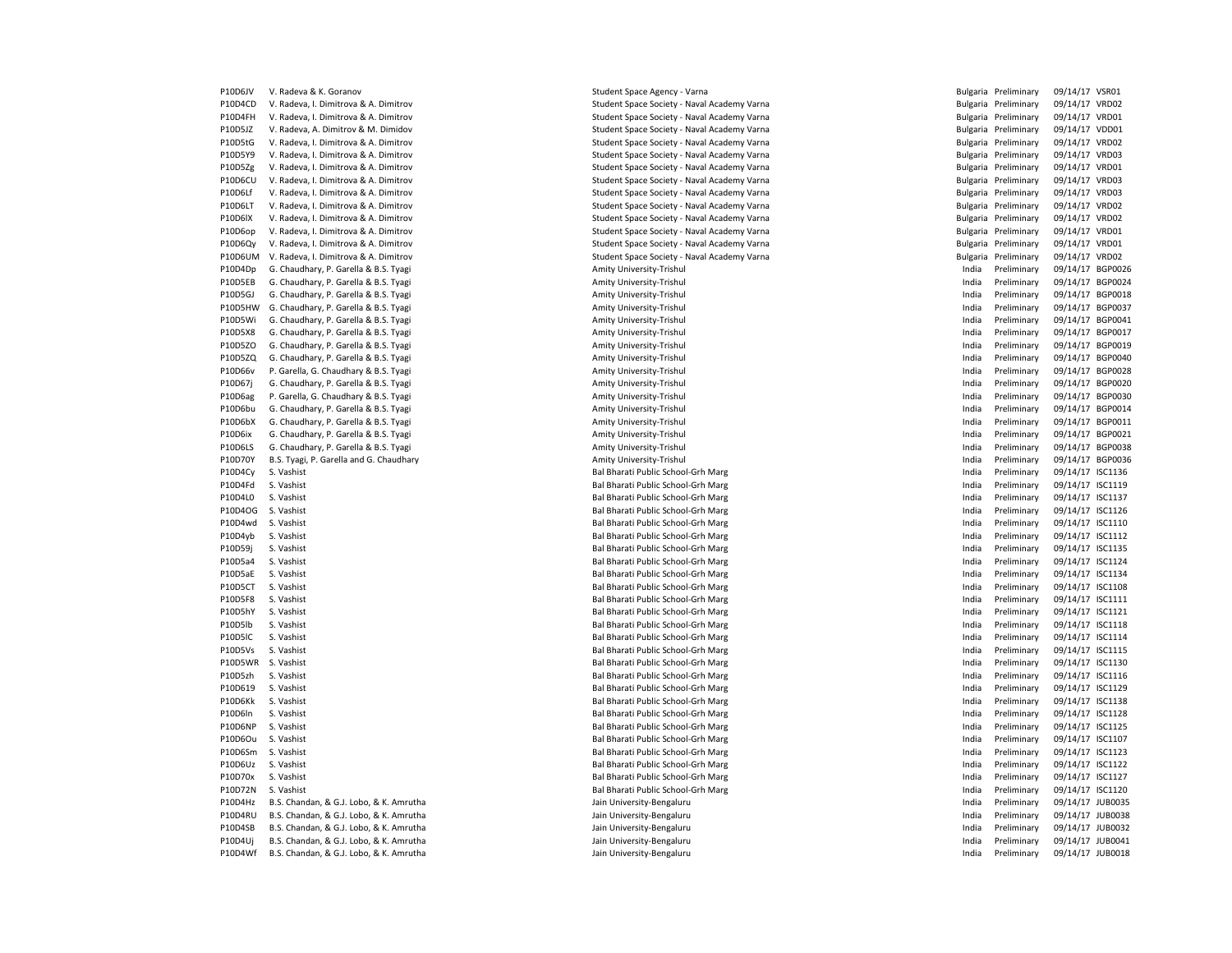P10D4yL B.S. Chandan, & G.J. Lobo, & K. Amrutha **Jain University-Bengaluru** Jain University-Bengaluru Jain University-Bengaluru India Preliminary 09/14/17 JUB0012 P10D4zi B.S. Chandan, & G.J. Lobo, & K. Amrutha **Jain University-Bengaluru** Jain University-Bengaluru India Preliminary 09/14/17 JUB0022 P10D54A B.S. Chandan, & G.J. Lobo, & K. Amrutha **Jain University-Bengaluru** Jain University-Bengaluru Jain University-Bengaluru India Preliminary 09/14/17 JUB0030 P10D56N B.S. Chandan, & G.J. Lobo, & K. Amrutha Jain University-Bengaluru Jain University-Bengaluru Jain University-Bengaluru Jain University-Bengaluru Jain Disease Jain Disease Jain Disease Jain Disease Jain Disease Jain P10D575 B.S. Chandan, & G.J. Lobo, & K. Amrutha Jain University-Bengaluru Jain University-Bengaluru Jain University-Bengaluru Jain University-Bengaluru Jain University-Bengaluru Juma Jain University-Bengaluru Juma Jain Uni P10D58R B.S. Chandan, & G.J. Lobo, & K. Amrutha Jain University-Bengaluru Jain University-Bengaluru Jain University-Bengaluru Jain University-Bengaluru Jain University-Bengaluru Jain University-Bengaluru Jain University-Be P10D58S B.S. Chandan, & G.J. Lobo, & K. Amrutha Jain University-Bengaluru Jain University-Bengaluru Jain University-Bengaluru Jain University-Bengaluru Jain University-Bengaluru Juma Jain University-Bengaluru Juma Jain Uni P10D5k6 B.S. Chandan, & G.J. Lobo, & K. Amrutha Jain University-Bengaluru Jain University-Bengaluru Jain University-Bengaluru Jain University-Bengaluru Jain University-Bengaluru Jain University-Bengaluru Jain University-Be P10D5Ls B.S. Chandan, & G.J. Lobo, & K. Amrutha **Jain University-Bengaluru** Jain University-Bengaluru Jain University-Bengaluru India Preliminary 09/14/17 JUB0031 P10D5pb B.S. Chandan, & G.J. Lobo, & K. Amrutha Jain University-Bengaluru Jain University-Bengaluru Jain University-Bengaluru Jain University-Bengaluru Jain University-Bengaluru Jain University-Bengaluru Jain University-Be P10D5wO B.S. Chandan, & G.J. Lobo, & K. Amrutha **Jain University-Bengaluru** Jain University-Bengaluru Jain University-Bengaluru India Preliminary 09/14/17 JUB0034 P10D5WO B.S. Chandan, & G.J. Lobo, & K. Amrutha Jain University-Bengaluru Jain University-Bengaluru Jain University-Bengaluru Jain University-Bengaluru Jain Diversity-Bengaluru Jain University-Bengaluru Jain University-Ben P10D5xh B.S. Chandan, & G.J. Lobo, & K. Amrutha Jain University-Bengaluru Jain University-Bengaluru Jain University-Bengaluru Jain University-Bengaluru Jain Discould a Provisional 09/14/17 JUB0014 P10D5yD B.S. Chandan, & G.J. Lobo, & K. Amrutha Jain University-Bengaluru Jain University-Bengaluru Jain University-Bengaluru Jain University-Bengaluru Jain Disease Jain Disease Jain Disease Jain Disease Jain Disease Jain P10D67d B.S. Chandan, & G.J. Lobo, & K. Amrutha Jain University-Bengaluru Jain University-Bengaluru Jain University-Bengaluru Jain University-Bengaluru Jain University-Bengaluru Juma Jain University-Bengaluru Juma Jain Uni P10D6gW B.S. Chandan, & G.J. Lobo, & K. Amrutha Jain University-Bengaluru Jain University-Bengaluru Jain University-Bengaluru Jain University-Bengaluru Jain University-Bengaluru Jain University-Bengaluru Jain University-Be P10D6hs B.S. Chandan, & G.J. Lobo, & K. Amrutha Jain University-Bengaluru Jain University-Bengaluru Jain University-Bengaluru Jain University-Bengaluru Jain University-Bengaluru Jain University-Bengaluru Jain University-Be P10D6Ji B.S. Chandan, & G.J. Lobo, & K. Amrutha Jain University-Bengaluru Jain University-Bengaluru Jain University-Bengaluru Jain University-Bengaluru Jain University-Bengaluru Jain University-Bengaluru Jain University-Be P10D6oC B.S. Chandan, & G.J. Lobo, & K. Amrutha Jain University-Bengaluru Jain University-Bengaluru Jain University-Bengaluru Jain University-Bengaluru Jain University-Bengaluru Jain University-Bengaluru Jain University-Be P10D6qL B.S. Chandan, & G.J. Lobo, & K. Amrutha Jain University-Bengaluru Jain University-Bengaluru Jain University-Bengaluru Jain University-Bengaluru Jain University-Bengaluru Jain University-Bengaluru Jain University-Be P10D6V2 B.S. Chandan, & G.J. Lobo, & K. Amrutha Jain University-Bengaluru Jain University-Bengaluru Jain University-Bengaluru Jain University-Bengaluru Jain Disease Jain Disease Jain Disease Jain Disease Jain Disease Jain P10D5KX R. Soltani, I. Bakhshi, K. Zandian **Allameh Tabatabae High School** Preliminary Deltiminary 09/14/17 ATH0004 P10D5UR R. Soltani, I. Bakhshi, K. Zandian **Manufarata Allameh Tabatabae High School** Preliminary 199/14/17 ATH0008 P10D5xK A. E. Seraji, R. Soltani, I. Bakhshi, K. Zandian Massachuse High School Allameh Tabatabae High School School Iran Preliminary 09/14/17 ATHR003 P10D5Yg A. E. Seraji, R. Soltani, l. Bakhshi, K. Zandian Allameh Tabatabae High School Iran Preliminary 09/14/17 ATHA023 P10D62Z R. Soltani, I. Bakhshi, K. Zandian Martin Allameh Tabatabae High School Martin Preliminary 09/14/17 ATH0012 P10D64h R. Soltani, I. Bakhshi, K. Zandian Martian Allameh Tabatabae High School **Iran Preliminary 09/14/17 ATH0006** P10D6LI R. Soltani, I. Bakhshi, K. Zandian Martian Allameh Tabatabae High School **Iran Preliminary 09/14/17 ATH0007** P10D6mA R. Soltani, l. Bakhshi, K. Zandian Nameh Tabatabae High School Nameh Tabatabae High School Iran Preliminary 09/14/17 ATH0009 P10D6O1 A. E. Seraji, R. Soltani, I. Bakhshi, K. Zandian Massachuse High School Preliminary 19/14/17 ATHK002 Preliminary 09/14/17 ATHK002 P10D6oN R. Soltani, I. Bakhshi, K. Zandian **Allameh Tabatabae High School** Preliminary 1991-14/17 ATH0011 Preliminary 09/14/17 ATH0011 P10D6RG A. E. Seraji, R. Soltani, I. Bakhshi, K. Zandian Massachuse High School Allameh Tabatabae High School School Iran Preliminary 09/14/17 ATHR005 P10D6rI R. Soltani, l. Bakhshi, K. Zandian Allameh Tabatabae High School Iran Preliminary 09/14/17 ATH0003 P10D6VF A. E. Seraji, R. Soltani, l. Bakhshi, K. Zandian Allameh Tabatabae High School Iran Preliminary 09/14/17 ATHR002 P10D6Xk A. E. Seraji, R. Soltani, I. Bakhshi, K. Zandian Allameh Tabatabae High School Preliminary Delminary 09/14/17 ATHK001 P10D6Xp A. E. Seraji, R. Soltani, I. Bakhshi, K. Zandian Allameh Tabatabae High School **Iran Preliminary 09/14/17 ATHA025** P10D728 A. E. Seraji, R. Soltani, l. Bakhshi, K. Zandian Allameh Tabatabae High School Iran Preliminary 09/14/17 ATHA024 P10D73v A. E. Seraji, R. Soltani, I. Bakhshi, K. Zandian Massachusetti Allameh Tabatabae High School **Preliminary 1991-1991** ran Preliminary 09/14/17 ATHR004 P10D5LP K. Soleimanyfar & K. Mohammadi **Asteroids of Peace** Asteroids of Peace **In the Contract Contract Asteroids of Peace** Asteroids of Peace **Iran Preliminary 09/14/17 AOP0011** P10D5M5 K. Soleimanyfar & K. Mohammadi **Asteroids of Peace** Asteroids of Peace **In the Contract Asteroids of Peace** Asteroids of Peace **Iran Preliminary 09/14/17 AOP0004** P10D5rl K. Soleimanyfar & K. Mohammadi 
Physics and Asteroids of Peace Companion Companion Companion Companion Companion Companion Companion Companion Companion Companion Companion Companion Companion Companion Companion C P10D68x K. Soleimanyfar & K. Mohammadi 
Physics and Asteroids of Peace Companion Companion Companion Companion Companion Companion Companion Companion Companion Companion Companion Companion Companion Companion Companion C P10D6Dv K. Soleimanyfar & K. Mohammadi 
and the sole of Peace and Asteroids of Peace and Treasure and Treliminary 09/14/17 AOP0027 P10D6jg K. Soleimanyfar & K. Mohammadi **Asteroids of Peace** Asteroids of Peace **Iran Preliminary 09/14/17 AOP0021** CHC P10D6L2 K. Soleimanyfar & K. Mohammadi 
and Preliminary 09/14/17 AOP0059 P10D6rU K. Soleimanyfar & K. Mohammadi November 2002 Channel Asteroids of Peace Network and Preliminary 09/14/17 AOP0026 P10D6tu K. Soleimanyfar & K. Mohammadi **Asteroids of Peace** Asteroids of Peace **Asteroids of Peace Preliminary 19/14/17 AOP0009** P10D6yU K. Soleimanyfar & K. Mohammadi **Asteroids of Peace** Asteroids of Peace **Asteroids of Peace Preliminary 19/14/17 AOP0005** P10D6Z2 K. Soleimanyfar & K. Mohammadi **Asteroids of Peace** Asteroids of Peace **Asteroids of Peace Preliminary 19/14/17 AOP0028** P10D70c K. Soleimanyfar & K. Mohammadi 
P10D70c K. Soleimanyfar & K. Mohammadi 
Asteroids of Peace Changes and Asteroids of Peace Changes and Asteroids of Peace Changes and Asteroids of Peace Changes and Asteroids of Peace P10D72c K. Soleimanyfar & K. Mohammadi 
Physical Asteroids of Peace Channel Asteroids of Peace Channel Preliminary 09/14/17 AOP0022 P10D4Nv A. Karaminejad, K. Zendehbad, R. Hajiani, N. Porborazjani, N. Khajefard The Astronomical Association of Motaghin Student Research Center of Borazjan Iran Preliminary 09/14/17 AAM3021 P10D4T0 A. Karaminejad, K. Zendehbad, R. Hajiani, N. Porborazjani, N. Khajefard The Astronomical Association of Motaghin Student Research Center of Borazjan Iran Preliminary 09/14/17 AAM4017 P10D4v7 A. Karamineiad, K. Zendehbad, R. Haijani, N. Porboraziani, N. Khajefard The Astronomical Association of Motaghin Student Research Center of Borazian Iran Preliminary 09/14/17 AAM3004 P10D53F A. Karamineiad, K. Zendehbad, R. Haijani, N. Porboraziani, N. Khajefard The Astronomical Association of Motaghin Student Research Center of Borazian Iran Preliminary 09/14/17 AAM4012 P10D5la A. Karaminejad, K. Zendehbad, R. Hajiani, N. Porborazjani, N. Khajefard The Astronomical Association of Motaghin Student Research Center of Borazjan Iran Preliminary 09/14/17 AAM4026 P10D5lp A. Karaminejad, K. Zendehbad, R. Hajiani, N. Porborazjani, N. Khajefard The Astronomical Association of Motaghin Student Research Center of Borazjan Iran Preliminary 09/14/17 AAM4011 P10D5nM A. Karaminejad, K. Zendehbad, R. Hajiani, N. Porborazjani, N. Khajefard The Astronomical Association of Motaghin Student Research Center of Borazjan Iran Preliminary 09/14/17 AAM4013 P10D5uQ A. Karaminejad, K. Zendehbad, R. Hajiani, N. Porborazjani, N. Khajefard The Astronomical Association of Motaghin Student Research Center of Borazjan Iran Preliminary 09/14/17 AAM4009 P10D5vN A. Karaminejad, K. Zendehbad, R. Hajiani, N. Porborazjani, N. Khajefard The Astronomical Association of Motaghin Student Research Center of Borazjan Iran Preliminary 09/14/17 AAM4003 P10D5zz A. Karaminejad, K. Zendehbad, R. Hajiani, N. Porborazjani, N. Khajefard The Astronomical Association of Motaghin Student Research Center of Borazjan Iran Preliminary 09/14/17 AAM4010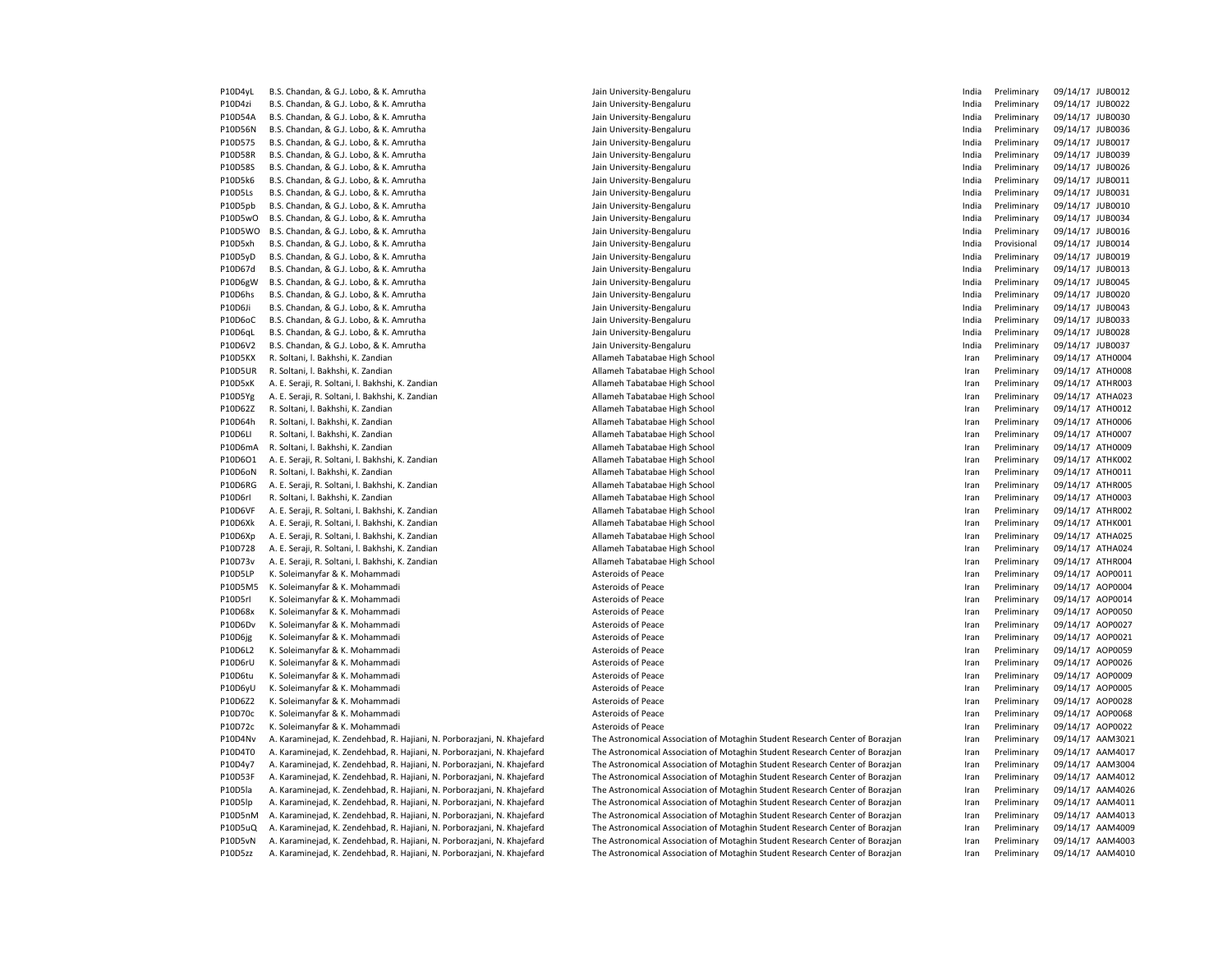P10D61n A. Karaminejad, K. Zendehbad, R. Hajiani, N. Porborazjani, N. Khajefard The Astronomical Association of Motaghin Student Research Center of Borazjan Iran Preliminary 09/14/17 AAM4015 P10D620 A. Karaminejad, K. Zendehbad, R. Hajiani, N. Porborazjani, N. Khajefard The Astronomical Association of Motaghin Student Research Center of Borazjan Iran Preliminary 09/14/17 AAM4007 P10D64i A. Karamineiad, K. Zendehbad, R. Haijani, N. Porboraziani, N. Khajefard The Astronomical Association of Motaghin Student Research Center of Borazian Iran Preliminary 09/14/17 AAM3011 P10D65z A. Karaminejad, K. Zendehbad, R. Hajiani, N. Porborazjani, N. Khajefard The Astronomical Association of Motaghin Student Research Center of Borazjan Iran Preliminary 09/14/17 AAM3016 P10D6b2 A. Karaminejad, K. Zendehbad, R. Hajiani, N. Porborazjani, N. Khajefard The Astronomical Association of Motaghin Student Research Center of Borazjan Iran Preliminary 09/14/17 AAM3022 P10D6jo A. Karaminejad, K. Zendehbad, R. Hajiani, N. Porborazjani, N. Khajefard The Astronomical Association of Motaghin Student Research Center of Borazjan Iran Preliminary 09/14/17 AAM3023 P10D6Mc A. Karaminejad, K. Zendehbad, R. Hajiani, N. Porborazjani, N. Khajefard The Astronomical Association of Motaghin Student Research Center of Borazjan Iran Preliminary 09/14/17 AAM4014 P10D6Mi A. Karaminejad, K. Zendehbad, R. Hajiani, N. Porborazjani, N. Khajefard The Astronomical Association of Motaghin Student Research Center of Borazjan Iran Preliminary 09/14/17 AAM3024 P10D6mM A. Karaminejad, K. Zendehbad, R. Hajiani, N. Porborazjani, N. Khajefard The Astronomical Association of Motaghin Student Research Center of Borazjan Iran Preliminary 09/14/17 AAM3017 P10D6pw A. Karaminejad, K. Zendehbad, R. Hajiani, N. Porborazjani, N. Khajefard The Astronomical Association of Motaghin Student Research Center of Borazjan Iran Preliminary 09/14/17 AAM3003 P10D6qR A. Karamineiad, K. Zendehbad, R. Haijani, N. Porboraziani, N. Khajefard The Astronomical Association of Motaghin Student Research Center of Borazian Iran Preliminary 09/14/17 AAM3009 P10D6Te A. Karaminejad, K. Zendehbad, R. Hajiani, N. Porborazjani, N. Khajefard The Astronomical Association of Motaghin Student Research Center of Borazjan Iran Preliminary 09/14/17 AAM4006 P10D6z1 A. Karaminejad, K. Zendehbad, R. Hajiani, N. Porborazjani, N. Khajefard The Astronomical Association of Motaghin Student Research Center of Borazjan Iran Preliminary 09/14/17 AAM3013 P10D6ZN A. Karaminejad, K. Zendehbad, R. Hajiani, N. Porborazjani, N. Khajefard The Astronomical Association of Motaghin Student Research Center of Borazjan Iran Preliminary 09/14/17 AAM4028 P10D71m A. Karaminejad, K. Zendehbad, R. Hajiani, N. Porborazjani, N. Khajefard The Astronomical Association of Motaghin Student Research Center of Borazjan Iran Preliminary 09/14/17 AAM4023 P10D5AI A. Ledwon en Santa Christian Christian Christian Christian Christian Christian Christian Christian Christian Christian Christian Christian Christian Christian Christian Christian Christian Christian Christian Chris P10D5AU A. Ledwon Gimnazjum im. Ksiedza Walentego w Jankowicach Poland Preliminary 09/14/17 KAJ3022 P10D5Jv A. Ledwon en entertainmente and the Cimnazjum im. Ksiedza Walentego w Jankowicach entertainmente and the Poland Preliminary 09/14/17 KAJ3083 P10D67n A. Ledwon Gimnazjum im. Ksiedza Walentego w Jankowicach Poland Preliminary 09/14/17 KAJ3042 P10D67x A. Ledwon en Samuel Christian Christian Christian Christian Christian Christian Christian Christian Christian Christian Christian Christian Christian Christian Christian Christian Christian Christian Christian Chri P10D6jz A. Ledwon en Samuel Christian Christian Christian Christian Christian Christian Christian Christian Christian Christian Preliminary 09/14/17 KAJ3011 P10D6K7 A. Ledwon Gimnazjum im. Ksiedza Walentego w Jankowicach Poland Preliminary 09/14/17 KAJ3043 P10D6mQ A. Ledwon entertainm and the Commazium im. Ksiedza Walentego w Jankowicach Poland Preliminary 09/14/17 KAJ3064 P10D6Mu A. Ledwon example and the state of the Simmazjum im. Ksiedza Walentego w Jankowicach Poland Preliminary 09/14/17 KAJ3051 P10D73I A. Ledwon en Samuel Charles Commazium im. Ksiedza Walentego w Jankowicach Poland Preliminary 09/14/17 KAJ3052 P10D5Id R. Kordulasinski, M. strzesniewska, J. Krzeminski & M. Wasicki Gimnazjum Miejskie w Sierpcu Poland Preliminary 09/14/17 GMS6001 P10D63L R. Kordulasinski, M. strzesniewska, J. Krzeminski & M. Wasicki Sierpcu Chimnazjum Miejskie w Sierpcu Chimnary Poland Preliminary 09/14/17 GMS0101 P10D65Z R. Kordulasinski, M. strzesniewska, J. Krzeminski & M. Wasicki Gimnazjum Miejskie w Sierpcu Poland Preliminary 09/14/17 GMS8002 P10D6gZ R. Kordulasinski, M. strzesniewska, J. Krzeminski & M. Wasicki Gimnazjum Miejskie w Sierpcu Poland Preliminary 09/14/17 GMS8001 P10D6Hv R. Kordulasinski, M. strzesniewska, J. Krzeminski & M. Wasicki Gimnazjum Miejskie w Sierpcu Poland Preliminary 09/14/17 GMS5001 P10D6IY R. Kordulasinski, M. strzesniewska, J. Krzeminski & M. Wasicki Gimnazjum Miejskie w Sierpcu Poland Preliminary 09/14/17 GMS5002 P10D4LK M. Pomarzynski, A. Lis, A. Dyrda & M. Koper Szkola Podstawowa nr 14 Inowroclaw Poland Preliminary 09/14/17 PLA5806 P10D5G0 M. Pomarzynski Szkola Podstawowa nr 14 Inowroclaw Charles Szkola Podstawowa nr 14 Inowroclaw Poland Preliminary 09/14/17 PLA5502 P10D5tD M. Pomarzynski Szkola Podstawowa nr 14 Inowroclaw Poland Preliminary 09/14/17 PLA5401 P10D5Y6 M. Pomarzynski, A. Lis, A. Dyrda & M. Koper Samuel Chronica Andreas Szkola Podstawowa nr 14 Inowroclaw Poland Preliminary 09/14/17 PLA5808 P10D62Y M. Pomarzynski ene matematic Szkola Podstawowa nr 14 Inowroclaw Poland Preliminary 09/14/17 PLA5403 P10D6Qa M. Pomarzynski. K. Lesniewski & K. Bakalarski Szkola Podstawowa nr 14 Inowroclaw Poland Preliminary 09/14/17 PLA5901 P10D6SO N. Pomarzynski ene modernich sproch sproch Szkola Podstawowa nr 14 Inowroclaw Poland Preliminary 09/14/17 PLA6002 P10D6sX M. Pomarzynski examples and the Szkola Podstawowa nr 14 Inowroclaw Chapter and Preliminary 09/14/17 PLA5603 P10D6Wt M. Pomarzynski, K. Lesniewski & K. Bakalarski Sakola Postawowa nr 14 Inowroclaw Poland Preliminary 09/14/17 PLA5905 P10D5bf G. Hendzel, K. Moskal, A. Moskal & J. Moskal Xasar and Moskal ZSM Nr 3 Jaslo Poland Preliminary 09/14/17 ZSM1040 P10D5Bi G. Hendzel, K. Moskal, A. Moskal & J. Moskal Washan ZSM Nr 3 Jaslo 25M Nr 3 Jaslo Poland Preliminary 09/14/17 ZSM1050 P10D5Vx G. Hendzel, K. Moskal, A. Moskal & J. Moskal Washan ZSM Nr 3 Jaslo 25M Nr 3 Jaslo Poland Preliminary 09/14/17 ZSM1023 P10D683 G. Hendzel, K. Moskal, A. Moskal & J. Moskal Washan ZSM Nr 3 Jaslo 25M Nr 3 Jaslo Poland Preliminary 09/14/17 ZSM1060 P10D6ge G. Hendzel, K. Moskal, A. Moskal & J. Moskal **Brand Communist Communist Communist Preliminary 09/14/17 ZSM1032** P10D6iJ G. Hendzel, K. Moskal, A. Moskal & J. Moskal November 25M Nr 3 Jaslo Poland Preliminary 09/14/17 ZSM1042 P10D6L3 G. Hendzel, K. Moskal, A. Moskal & J. Moskal <br>
25M Nr 3 Jaslo Poland Preliminary 09/14/17 ZSM1021 P10D6rc G. Hendzel, K. Moskal, A. Moskal & J. Moskal ZSM Nr 3 Jaslo Poland Preliminary 09/14/17 ZSM1031 P10D6T3 G. Hendzel, K. Moskal, A. Moskal & J. Moskal Washand Device and Device and Preliminary and Preliminary and Preliminary 09/14/17 ZSM1071 P10D5D5 G. Wojewoda, F. Polakowski, J. Jezierski, M. Szymczak ZSO nr 6 Bydgoszcz ZSO nr 6 Bydgoszcz ZSO nr 6 Bydgoszcz Poland Preliminary 09/14/17 PLA0401 P10D5Ed G. Wojewoda, F. Polakowski, J. Jezierski, M. Szymczak ZSO nr 6 Bydgoszcz Zostania ZSO nr 6 Bydgoszcz z zapisany z poland Preliminary 09/14/17 PLA0902 P10D5ia G. Wojewoda, F. Polakowski, M. Szymczak, J. Jezierski ZSO nr 6 Bydgoszcz Zoland Breliminary Preliminary 09/14/17 PLA0602 P10D6C4 G. Wojewoda, F. Polakowski, J. Jezierski, M. Szymczak ZSO nr 6 Bydgoszcz Zamesta Poland Preliminary 09/14/17 PLA0901 P10D6SA G. Wojewoda, F. Polakowski, J. Jezierski, M. Szymczak ZSO nr 6 Bydgoszcz Zamesta Poland Preliminary 09/14/17 PLA0704 P10D6TF G. Wojewoda, F. Polakowski, J. Jezierski, M. Szymczak ZSO nr 6 Bydgoszcz Zamesta Poland Preliminary 09/14/17 PLA0702 P10D6U8 G. Wojewoda, F. Polakowski, J. Jezierski, M. Szymczak ZSO nr 6 Bydgoszcz ZSO nr 6 Bydgoszcz ZSO nr 6 Bydgoszcz Poland Preliminary 09/14/17 PLA0705 P10D6Y7 G. Wojewoda, F. Polakowski, J. Jezierski, M. Szymczak ZSO nr 6 Bydgoszcz ZSO nr 6 Bydgoszcz ZSO nr 6 Bydgoszcz Poland Preliminary 09/14/17 PLA1001 P10D71j G. Wojewoda, F. Polakowski, J. Jezierski, M. Szymczak ZSO nr 6 Bydgoszcz ZSO nr 6 Bydgoszcz ZSO nr 6 Bydgoszcz Poland Preliminary 09/14/17 PLA0802 P10D72U G. Wojewoda, F. Polakowski, J. Jezierski, M. Szymczak ZSO nr 6 Bydgoszcz ZSO nr 6 Bydgoszcz ZSO nr 6 Bydgoszcz Poland Preliminary 09/14/17 PLA0701

P10D5ZZ A. Karaminejad, K. Zendehbad, R. Hajiani, N. Porborazjani, N. Khajefard The Astronomical Association of Motaghin Student Research Center of Borazjan Iran Preliminary 09/14/17 AAM4016 P10D5ES W. Slotwinski & M. Pitrus entertainment and the March 2014 CSP Crolik Polski Poland Preliminary 2014/17 WIEO704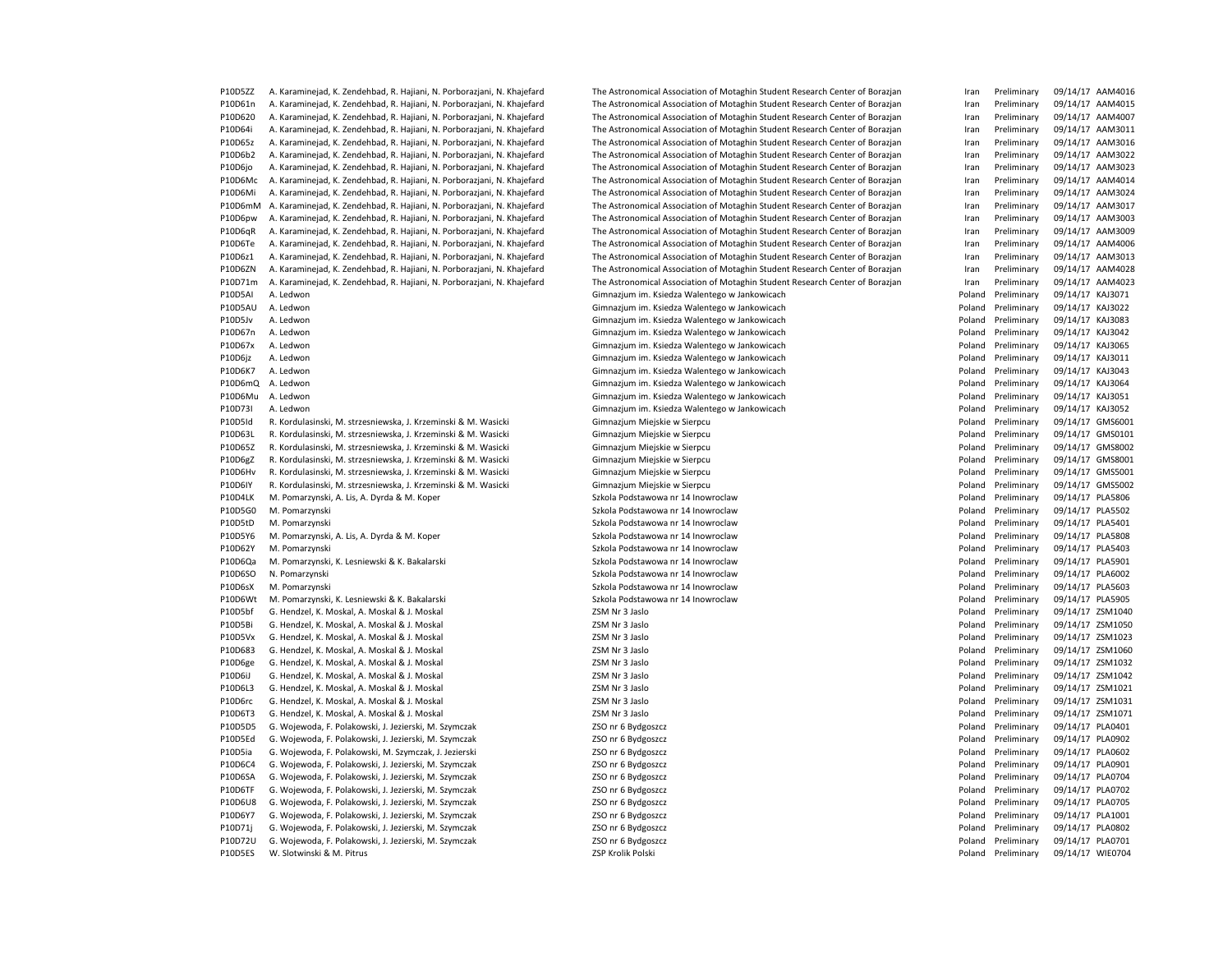P10D5IM W. Slotwinski & M. Pitrus No. 250 Krolik Polski Poland Preliminary 259 Krolik Poland Preliminary 09/14/17 WIE0501 P10D658 W. Slotwinski & M. Pitrus Channel Channel Channel Channel ZSP Krolik Polski Channel Preliminary 09/14/17 WIE0505 P10D677 W. Slotwinski & M. Pitrus 2SP Krolik Polski 2SP Krolik Polski Poland Preliminary 09/14/17 WIE0302 P10D6BU W. Slotwinski & M. Pitrus Company and Material Preliminary Company Poland Preliminary 09/14/17 WIE0406 P10D6Iq W. Slotwinski & M. Pitrus No. 250 Krolik Polski Polski Poland Preliminary 259 Krolik Poland Preliminary 09/14/17 WIE0601 P10D6RU W. Slotwinski & M. Pitrus Computer Computer Computer Computer Computer Computer Computer Computer Computer Computer Computer Computer Computer Computer Computer Computer Computer Computer Computer Computer Computer P10D6SN W. Slotwinski & M. Pitrus No. 250 Annual Media Annual Development Development Poland Preliminary 09/14/17 WIE0602 P10D6Ti W. Slotwinski & M. Pitrus No. 250 Annual Media Annual Development Development Poland Preliminary 09/14/17 WIE0503 P10D6WR W.Slotwinski & M.Pitrus No. 2001 259 Krolik Polski Poland Preliminary 259 Krolik Poland Preliminary 09/14/17 WIE0702 P10D73o W. Slotwinski & M. Pitrus ZSP Krolik Polski Poland Preliminary 09/14/17 WIE0805 P10D5KN V. Myliavka, O. Semeshchuk, V. Sulym, S. Plaksa & D.Senchenko Street Astronomy Street Astronomy Ukraine Preliminary 09/14/17 UKR0500 P10D5va V. Myliavka, O. Semeshchuk, V. Sulym, S. Plaksa & D.Senchenko Street Astronomy Street Astronomy Ukraine Preliminary 09/14/17 UKR0505 P10D62h V. Myliavka, O. Semeshchuk, V. Sulym, S. Plaksa & D.Senchenko Street Astronomy Street Astronomy Ukraine Preliminary 09/14/17 UKR0102 P10D6b4 V. Myliavka, O. Semeshchuk, V. Sulym, S. Plaksa & D.Senchenko Street Astronomy Street Astronomy Ukraine Preliminary 09/14/17 UKR0404 P10D6Ig V. Myliavka, O. Semeshchuk, V. Sulym, S. Plaksa & D.Senchenko Street Astronomy Street Astronomy Ukraine Preliminary 09/14/17 UKR0201 P10D6J7 V. Myliavka, O. Semeshchuk, V. Sulym, S. Plaksa & D.Senchenko Street Astronomy Street Astronomy Ukraine Preliminary 09/14/17 UKR0110 P10D6Ke V. Myliavka, O. Semeshchuk, V. Sulym, S. Plaksa & D.Senchenko Street Astronomy Ukraine Preliminary 09/14/17 UKR0101 P10D6Lu V. Myliavka, O. Semeshchuk, V. Sulym, S. Plaksa & D.Senchenko Street Astronomy Street Astronomy Ukraine Preliminary 09/14/17 UKR0109 P10D6O6 V. Myliavka, O. Semeshchuk, V. Sulym, S. Plaksa & D.Senchenko Street Astronomy Street Astronomy Ukraine Preliminary 09/14/17 UKR0408 P10D6ON V. Myliavka, O. Semeshchuk, V. Sulym, S. Plaksa & D.Senchenko Street Astronomy Street Astronomy Ukraine Preliminary 09/14/17 UKR0202 P10D6qD V. Myliavka, O. Semeshchuk, V. Sulym, S. Plaksa & D.Senchenko Street Astronomy Street Astronomy Ukraine Preliminary 09/14/17 UKR0204 P10D6Tl V. Myliavka, O. Semeshchuk, V. Sulym, S. Plaksa & D.Senchenko Street Astronomy Street Astronomy Ukraine Preliminary 09/14/17 UKR0405 P10D5ez M. Muldoon & G. Coumes etc. And the State of Multiple Multiple Voung Harris College entity and the US-GA Preliminary 09/14/17 YHC0002 P10D5IN G.Coumes, M. Muldoon Young Harris College US-GA Preliminary 09/14/17 YHC0002 P10D5WS M. Muldoon & G. Coumes examples and the Voung Harris College Coung Harris College and the US-GA Preliminary 09/14/17 YHC0001 P10D5Ze A.Roy 29/14/17 YHC0001 Nowell and the Young Harris College Verman and the US-GA Preliminary 09/14/17 YHC0001 P10D66V A.Roy 2012 99/14/17 YHC0002 70 102 97/14/20 Young Harris College View 2014 10:0002 P10D6cd M. Muldoon & G. Coumes examples and the Voung Harris College Coung Harris College and the US-GA Preliminary 09/14/17 YHC0001 P10D6iH G. Coumes, M.Muldoon November 2001 1992 Words Arris College Voung Harris College College Voung Harris College Voung Harris College Voung Harris College Voung Harris College Voung Harris College Voung Harris College P10D6Ru A.Roy Young Harris College US-GA Preliminary 09/14/17 YHC0001 P10D4EN A. Ammerman, D. Walsh, A. McNeely Notre Notre Dame QuarkNet Notre Dame QuarkNet Notre Dame QuarkNet Note Dame QuarkNet Note Dame QuarkNet Note Dame QuarkNet Note of North American Note of North American Note of Nor P10D4IU A. Ammerman, D. Walsh, A. McNeely Notre Notre Dame QuarkNet Notre Dame QuarkNet Note Dame QuarkNet Note Dame QuarkNet Note Dame QuarkNet Note Dame QuarkNet Note Dame QuarkNet Note Dame QuarkNet Note of North Americ P10D4Jh A. Ammerman, D. Walsh, A. McNeely Noter Noter Noter Dame QuarkNet Noter Dame Out Ammerman, 2001, 200002 P10D4Ka A. Ammerman, D. Walsh, A. McNeely Noter Noter Noter Dame QuarkNet Noter Dame Out Allem Noter Dame Out A P10D4MY A. Ammerman, D. Walsh, A. McNeely Noter Noter Dame QuarkNet Noter Dame QuarkNet Noter Dame Of Development Of Development Of Development Of Development Of Development Of Development Of Development Of Development Of P10D4RL A. Ammerman, D. Walsh, A. McNeely Noter Noter Noter Dame QuarkNet Noter Dame Of Noter Dame Of Noter Dame Of Noter Dame Of Noter Dame Of Noter Dame Of Noter Dame Of Noter Dame Of Noter Dame Of Noter Dame Of Noter Da P10D4wR A. Ammerman, D. Walsh, A. McNeely Notre Notre Dame QuarkNet Notre Dame QuarkNet Notre Dame Of All Annual Account Notre Dame QuarkNet Notre Dame QuarkNet Notre Dame Of All Account Notre Dame QuarkNet Notre Dame Of A P10D4Z7 A. Ammerman, D. Walsh, A. McNeely Notre Notre Dame QuarkNet Notre Dame QuarkNet Notre Dame Of All Annual According the US-IN Preliminary 09/14/17 QN0004 P10D55z A. Ammerman, D. Walsh, A. McNeely Notre Notre Dame QuarkNet Notre Dame QuarkNet Notre Dame QuarkNet Note Dame QuarkNet Note Dame QuarkNet Note Dame QuarkNet Note of North American Note of North American Note of Nor P10D5A7 A. Ammerman, D. Walsh, A. McNeely Notre Notre Dame QuarkNet Notre Dame QuarkNet Notre Dame QuarkNet Note Dame QuarkNet Note Dame QuarkNet Note Dame QuarkNet Note of North American Note of North American North Ameri P10D5Bk A. Ammerman, D. Walsh, A. McNeely Noter Noter Noter Dame QuarkNet Noter Dame Out American Communication Communication Communication Communication Communication Communication Communication Communication Communicatio P10D5d3 A. Ammerman, D. Walsh, A. McNeely Notre Dame QuarkNet Notre Dame QuarkNet Note Dame QuarkNet US-IN Preliminary 09/14/17 QN0001 P10D5fl A. Ammerman, D. Walsh, A. McNeely Noter Noter Noter Dame QuarkNet Noter Dame Of Noter Dame Of Noter Dame Of Noter Dame Of Noter Dame Of Noter Dame Of Noter Dame Of Noter Dame Of Noter Dame Of Noter Dame Of Noter Da P10D5fX A. Ammerman, D. Walsh, A. McNeely Noter Noter Noter Dame QuarkNet Noter Dame Of Noter Dame Of Noter Dame Of Noter Dame Of Noter Dame Of Noter Dame Of Noter Dame Of Noter Dame Of Noter Dame Of Noter Dame Of Noter Da P10D5GS A. Ammerman, D. Walsh, A. McNeely Noter Noter Dame QuarkNet Noter Dame QuarkNet Noter Dame Of Development Communication of the US-IN Preliminary 09/14/17 QN0001 P10D5hz A. Ammerman, D. Walsh, A. McNeely Notre Notre Dame QuarkNet Notre Dame QuarkNet Notre Dame Of All Annual American Notre Dame QuarkNet Notre Dame QuarkNet Notre Dame Of All Annual American Notre Dame QuarkNet Notre P10D5mw A. Ammerman, D. Walsh, A. McNeely Notre 1992 and Notre Dame QuarkNet Notre Dame Of Notre Dame Australian Notre Dame QuarkNet Noted and D. And Noted D. A. Ammerman, D. Walsh, A. McNeely P10D5pt A. Ammerman, D. Walsh, A. McNeely Notre Notre Dame QuarkNet Notre Dame QuarkNet Notre Dame QuarkNet Note Dame QuarkNet Note Dame QuarkNet Note Dame QuarkNet Note of Note Dame QuarkNet Note of Note of Note of Note 2 P10D5qJ A. Ammerman, D. Walsh, A. McNeely Notre Notre Dame QuarkNet Notre Dame QuarkNet Notre Dame QuarkNet Note Dame QuarkNet Note Dame QuarkNet Note Dame QuarkNet Note of Note Dame QuarkNet Note of Note of Note of Note 2 P10D5VX A. Ammerman, D. Walsh, A. McNeely Notre Dame QuarkNet Notre Dame QuarkNet Note Dame QuarkNet Note Dame QuarkNet Note Dame QuarkNet Note Dame QuarkNet Note Dame QuarkNet Note Dame QuarkNet Note Dame QuarkNet Note Da P10D5wb A. Ammerman, D. Walsh, A. McNeely Notre Dame QuarkNet Notre Dame QuarkNet Note Dame QuarkNet Note Dame QuarkNet Note Dame QuarkNet Note Dame QuarkNet Note Dame QuarkNet Note Dame QuarkNet Note Dame QuarkNet Note Da P10D5wB A. Ammerman, D. Walsh, A. McNeely Noter Noter Noter Dame QuarkNet Noter Dame Of Noter Dame Of Noter Dame Of Noter Dame Of Noter Dame Of Noter Dame Of Noter Dame Of Noter Dame Of Noter Dame Of Noter Dame Of Noter Da P10D5z5 A. Ammerman, D. Walsh, A. McNeely Notre Dame QuarkNet Notre Dame QuarkNet Noter Dame QuarkNet Noter Dame QuarkNet Noter Dame QuarkNet Noter Dame QuarkNet Noter Dame Australian US-IN Preliminary 09/14/17 QN0002 P10D649 A. Ammerman, D. Walsh, A. McNeely Notre Notre Dame QuarkNet Notre Dame QuarkNet Notre Dame Of Allen Notre Dame QuarkNet Note Dame QuarkNet Note Dame QuarkNet Note of North American Note of North American North Amer P10D65X A. Ammerman, D. Walsh, A. McNeely Notre Notre Dame QuarkNet Notre Dame QuarkNet Notre Dame Of All Annual According the US-IN Preliminary 09/14/17 QN0001 P10D66u A. Ammerman, D. Walsh, A. McNeely Notre Notre Dame QuarkNet Notre Dame QuarkNet Notre Dame QuarkNet Note Dame QuarkNet Note Dame QuarkNet Note Dame QuarkNet Note of North American Note of North American Note of Nor P10D6Ay A. Ammerman, D. Walsh, A. McNeely Notre 1992 Service Dame QuarkNet Notre Dame QuarkNet Notre Dame QuarkNet Notre Dame QuarkNet Noted and D. Service Dame Of the US-IN Preliminary 09/14/17 QN0001 P10D6bh A. Ammerman, D. Walsh, A. McNeely Notre Dame QuarkNet Notre Dame QuarkNet Note Dame QuarkNet Note Dame QuarkNet Note Dame QuarkNet Note Dame QuarkNet Note Dame QuarkNet Note Dame QuarkNet Note Dame QuarkNet Note Da P10D6Bv A. Ammerman, D. Walsh, A. McNeely Noter Noter Noter Dame QuarkNet Noter Dame Out Ammerman, 209/14/17 QN0003 P10D6IH A. Ammerman, D. Walsh, A. McNeely Noter Noter Noter Dame QuarkNet Noter Dame Of Noter Dame Of Noter Dame Of Noter Dame Of Noter Dame Of Noter Dame Of Noter Dame Of Noter Dame Of Noter Dame Of Noter Dame Of Noter Da P10D6rC A. Ammerman, D. Walsh, A. McNeely Noter Noter Noter Dame QuarkNet Noter Dame Of Noter Dame Of Noter Dame Of Noter Dame Of Noter Dame Of Noter Dame Of Noter Dame Of Noter Dame Of Noter Dame Of Noter Dame Of Noter Da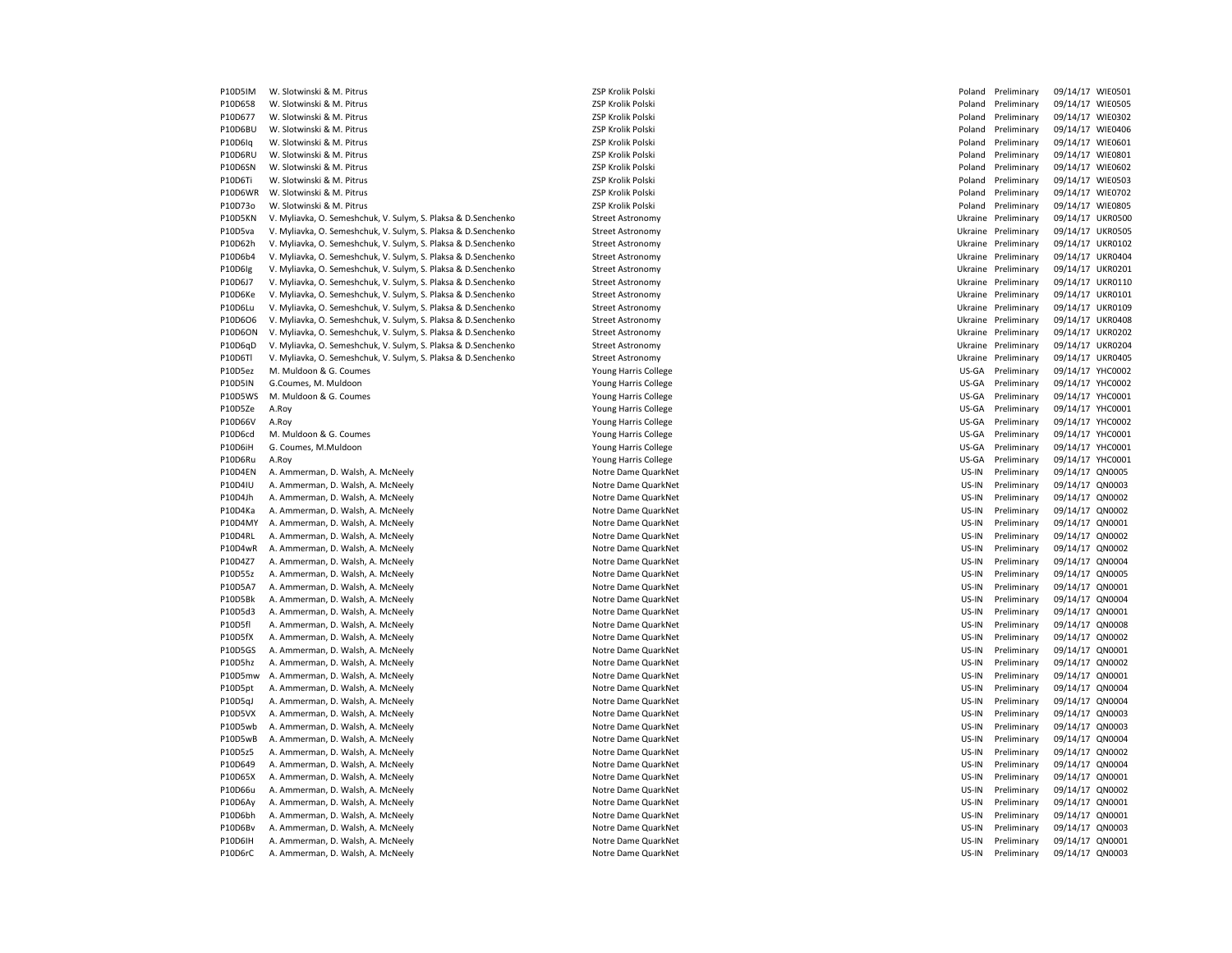| P10D6Sj        | A. Ammerman, D. Walsh, A. McNeely                           | Notre Dame QuarkNet              | US-IN | Preliminary | 09/14/17 QN0003  |                  |
|----------------|-------------------------------------------------------------|----------------------------------|-------|-------------|------------------|------------------|
| P10D6Sn        | A. Ammerman, D. Walsh, A. McNeely                           | Notre Dame QuarkNet              | US-IN | Preliminary | 09/14/17 QN0005  |                  |
| P10D6U3        | A. Ammerman, D. Walsh, A. McNeely                           | Notre Dame QuarkNet              | US-IN | Preliminary | 09/14/17 QN0004  |                  |
| P10D6Vc        | A. Ammerman, D. Walsh, A. McNeely                           | Notre Dame QuarkNet              | US-IN | Preliminary | 09/14/17 QN0001  |                  |
| P10D6WV        | A. Ammerman, D. Walsh, A. McNeely                           | Notre Dame QuarkNet              | US-IN | Preliminary | 09/14/17 QN0003  |                  |
| P10D6XS        | A. Ammerman, D. Walsh, A. McNeely                           | Notre Dame QuarkNet              | US-IN | Preliminary | 09/14/17 QN0003  |                  |
| P10D70T        | A. Ammerman, D. Walsh, A. McNeely                           | Notre Dame QuarkNet              | US-IN | Preliminary | 09/14/17 QN0002  |                  |
| P10D73z        | A. Ammerman, D. Walsh, A. McNeely                           | Notre Dame QuarkNet              | US-IN | Preliminary | 09/14/17 QN0001  |                  |
| P10D4Jw        | M. Oliver, C. Wooten                                        | Colleyville Heritage High School | US-TX | Preliminary | 09/14/17 CHS1016 |                  |
| <b>P10D5IK</b> | M. Oliver, C. Wooten                                        | Colleyville Heritage High School | US-TX | Preliminary | 09/14/17 CHS1018 |                  |
| P10D5Ko        | E. Shi, H. Wuestenberg                                      | Colleyville Heritage High School | US-TX | Preliminary | 09/14/17 CHS1007 |                  |
| P10D5xe        | L. Kalman, T. Ayers, N. Baker                               | Colleyville Heritage High School | US-TX | Preliminary | 09/14/17 CHS1021 |                  |
| P10D5XP        | C. Adam, A. Karunakaran, L. Kalman, R. Bieg                 | Colleyville Heritage High School | US-TX | Preliminary | 09/14/17 CHS1015 |                  |
| P10D66M        | E. Shi, H. Wuestenberg                                      | Colleyville Heritage High School | US-TX | Preliminary | 09/14/17 CHS1008 |                  |
| P10D672        | L. Stephenson, H. Brooks                                    |                                  | US-TX | Preliminary | 09/14/17 CHS1013 |                  |
|                |                                                             | Colleyville Heritage High School |       |             |                  |                  |
| P10D6cB        | I. Medndoz, S. Hill, E. Hudgens                             | Colleyville Heritage High School | US-TX | Preliminary | 09/14/17 CHS1004 |                  |
| P10D6gf        | I. Medndoz, S. Hill, E. Hudgens                             | Colleyville Heritage High School | US-TX | Preliminary | 09/14/17 CHS1003 |                  |
| P10D6ji        | T. Bretschneider, P. Vu                                     | Colleyville Heritage High School | US-TX | Preliminary | 09/14/17 CHS1005 |                  |
| P10D6KS        | L. Kalman                                                   | Colleyville Heritage High School | US-TX | Preliminary | 09/14/17 CHS1019 |                  |
| P10D6M3        | L. Singles                                                  | Colleyville Heritage High School | US-TX | Preliminary | 09/14/17 CHS1025 |                  |
| P10D6WA        | L. Kalman, T. Ayers, N. Baker                               | Colleyville Heritage High School | US-TX | Preliminary | 09/14/17 CHS1022 |                  |
| P10D70n        | L. Singles                                                  | Colleyville Heritage High School | US-TX | Preliminary | 09/14/17 CHS1027 |                  |
| P10D4LD        | R. Williams, C. Williams, K. Wanza & D. Rothrock            | Madisonville HS                  | US-TX | Preliminary |                  | 09/14/17 MHS1822 |
| P10D4N4        | R. Williams, C. Williams, K. Wanza & D. Rothrock            | Madisonville HS                  | US-TX | Preliminary |                  | 09/14/17 MHS1824 |
| P10D4NF        | M. Manning                                                  | Madisonville HS                  | US-TX | Preliminary |                  | 09/14/17 MHS0711 |
| P10D52G        | Z. Poe, B. Bennett, S. Bennett & D. Rothrock                | Madisonville HS                  | US-TX | Preliminary |                  | 09/14/17 MHS1016 |
| P10D54E        | E. Reyes, M. Manning, K. Reynolds & D. Rothrock             | Madisonville HS                  | US-TX | Preliminary | 09/14/17 MHS1213 |                  |
| P10D5ak        | Z. Poe, B. Bennett, S. Bennett & D. Rothrock                | Madisonville HS                  | US-TX | Preliminary |                  | 09/14/17 MHS1015 |
| P10D5AS        | M. Manning, R. Wood & D. Rothrock                           | Madisonville HS                  | US-TX | Preliminary |                  | 09/14/17 MHS0728 |
| P10D5Dr        | C. Ramirez                                                  | Madisonville HS                  | US-TX | Preliminary |                  | 09/14/17 MHS1110 |
| P10D5I4        | M. Manning                                                  | Madisonville HS                  | US-TX | Preliminary |                  | 09/14/17 MHS0710 |
| P10D5KJ        | M. Manning, R. Wood, R. Franco, J. Hernandez & D. Rothrock  | Madisonville HS                  | US-TX | Preliminary |                  | 09/14/17 MHS0738 |
| P10D5ID        | M. Manning                                                  | Madisonville HS                  | US-TX | Preliminary |                  | 09/14/17 MHS0712 |
| P10D5pA        | E. Reyes, M. Manning, K. Reynolds & D. Rothrock             | Madisonville HS                  | US-TX | Preliminary |                  | 09/14/17 MHS1211 |
| P10D5rz        | M. Manning, R. Wood, R. Franco, J. Hernandez & D. Rothrock  | Madisonville HS                  | US-TX | Preliminary |                  | 09/14/17 MHS0739 |
| P10D5V4        | M. Manning                                                  | Madisonville HS                  | US-TX | Preliminary |                  | 09/14/17 MHS0713 |
| P10D5wc        | C. Ramirez                                                  | Madisonville HS                  | US-TX | Preliminary |                  | 09/14/17 MHS1108 |
| P10D5y9        | M. Manning, R. Wood & D. Rothrock                           | Madisonville HS                  | US-TX | Preliminary |                  | 09/14/17 MHS0730 |
|                |                                                             |                                  |       |             |                  |                  |
| P10D5zm        | M. Manning, E. Reyes, R. Wood & D. Rothrock                 | Madisonville HS                  | US-TX | Preliminary |                  | 09/14/17 MHS0733 |
| P10D62b        | R. Williams, M. Manning, R. Wood, D. Rothrock & K. Reynolds | Madisonville HS                  | US-TX | Preliminary |                  | 09/14/17 MHS1831 |
| P10D67R        | J. Arjon, A. Reyes, P. Welch, B. Deleon & D. Rothrock       | Madisonville HS                  | US-TX | Preliminary |                  | 09/14/17 MHS0128 |
| P10D6b0        | R. Williams, C. Williams, K. Wanza & D. Rothrock            | Madisonville HS                  | US-TX | Preliminary |                  | 09/14/17 MHS1821 |
| P10D6Hq        | M. Manning, E. Reyes, R. Wood & D. Rothrock                 | Madisonville HS                  | US-TX | Preliminary |                  | 09/14/17 MHS0734 |
| P10D6LQ        | M. Manning, E. Reyes, R. Wood & D. Rothrock                 | Madisonville HS                  | US-TX | Preliminary |                  | 09/14/17 MHS0735 |
| P10D6IS        | C. Ramirez                                                  | Madisonville HS                  | US-TX | Preliminary |                  | 09/14/17 MHS1109 |
| P10D6Ps        | E. Reyes, M. Manning, K. Reynolds & D. Rothrock             | Madisonville HS                  | US-TX | Preliminary |                  | 09/14/17 MHS1212 |
| P10D6zm        | Z. Poe                                                      | Madisonville HS                  | US-TX | Preliminary |                  | 09/14/17 MHS1006 |
| P10D6T2        | R. Wood                                                     | Madsionville HS                  | US-TX | Preliminary |                  | 09/14/17 MHS1908 |
| P10D5VE        | G. Anderson                                                 | May HS                           | US-TX | Preliminary | 09/14/17 MAA9189 |                  |
| P10D5XI        | G. Anderson, S. Anderson                                    | May HS                           | US-TX | Preliminary |                  | 09/14/17 MAA9252 |
| P10D5yZ        | G. Anderson                                                 | May HS                           | US-TX | Preliminary |                  | 09/14/17 MAA9188 |
| P10D62x        | G. Anderson                                                 | May HS                           | US-TX | Preliminary |                  | 09/14/17 MAA1111 |
| P10D68d        | G. Anderson, S. Anderson                                    | May HS                           | US-TX | Preliminary |                  | 09/14/17 MAA9251 |
| P10D6A3        | G. Anderson                                                 | May HS                           | US-TX | Preliminary |                  | 09/14/17 MAA9184 |
| P10D6aA        | G. Anderson                                                 | May HS                           | US-TX | Preliminary |                  | 09/14/17 MAA1892 |
| P10D6h2        | G. Anderson                                                 | May HS                           | US-TX | Preliminary |                  | 09/14/17 MAA9187 |
| P10D6nh        | G. Anderson                                                 | May HS                           | US-TX | Preliminary |                  | 09/14/17 MAA1891 |
| P10D6nz        | G. Anderson                                                 | May HS                           | US-TX | Preliminary |                  | 09/14/17 MAA9185 |
| P10D6ge        | G. Anderson, S. Anderson                                    |                                  | US-TX | Preliminary |                  | 09/14/17 MAA9525 |
| P10D6Xo        | G. Anderson                                                 | May HS<br>May HS                 | US-TX | Preliminary |                  | 09/14/17 MAA1112 |
|                |                                                             |                                  |       |             |                  |                  |
| P10D74g        | G. Anderson                                                 | May HS                           | US-TX | Preliminary |                  | 09/14/17 MAA1115 |

| US-IN | Preliminary | 09/14/1/ | <b>QNUUU3</b> |
|-------|-------------|----------|---------------|
| US-IN | Preliminary | 09/14/17 | QN0005        |
| US-IN | Preliminary | 09/14/17 | QN0004        |
| US-IN | Preliminary | 09/14/17 | QN0001        |
| US-IN | Preliminary | 09/14/17 | QN0003        |
| US-IN | Preliminary | 09/14/17 | QN0003        |
| US-IN | Preliminary | 09/14/17 | QN0002        |
| US-IN | Preliminary | 09/14/17 | QN0001        |
| US-TX | Preliminary | 09/14/17 | CHS1016       |
| US-TX | Preliminary | 09/14/17 | CHS1018       |
| US-TX | Preliminary | 09/14/17 | CHS1007       |
| US-TX | Preliminary | 09/14/17 | CHS1021       |
| US-TX | Preliminary | 09/14/17 | CHS1015       |
| US-TX | Preliminary | 09/14/17 | CHS1008       |
| US-TX | Preliminary | 09/14/17 | CHS1013       |
|       |             |          |               |
| US-TX | Preliminary | 09/14/17 | CHS1004       |
| US-TX | Preliminary | 09/14/17 | CHS1003       |
| US-TX | Preliminary | 09/14/17 | CHS1005       |
| US-TX | Preliminary | 09/14/17 | CHS1019       |
| US-TX | Preliminary | 09/14/17 | CHS1025       |
| US-TX | Preliminary | 09/14/17 | CHS1022       |
| US-TX | Preliminary | 09/14/17 | CHS1027       |
| US-TX | Preliminary | 09/14/17 | MHS1822       |
| US-TX | Preliminary | 09/14/17 | MHS1824       |
| US-TX | Preliminary | 09/14/17 | MHS0711       |
| US-TX | Preliminary | 09/14/17 | MHS1016       |
| US-TX | Preliminary | 09/14/17 | MHS1213       |
| US-TX | Preliminary | 09/14/17 | MHS1015       |
| US-TX | Preliminary | 09/14/17 | MHS0728       |
| US-TX | Preliminary | 09/14/17 | MHS1110       |
| US-TX | Preliminary | 09/14/17 | MHS0710       |
| US-TX | Preliminary | 09/14/17 | MHS0738       |
| US-TX | Preliminary | 09/14/17 | MHS0712       |
| US-TX | Preliminary | 09/14/17 | MHS1211       |
| US-TX | Preliminary | 09/14/17 | MHS0739       |
| US-TX | Preliminary | 09/14/17 | MHS0713       |
| US-TX | Preliminary | 09/14/17 | MHS1108       |
|       |             |          |               |
| US-TX | Preliminary | 09/14/17 | MHS0730       |
| US-TX | Preliminary | 09/14/17 | MHS0733       |
| US-TX | Preliminary | 09/14/17 | MHS1831       |
| US-TX | Preliminary | 09/14/17 | MHS0128       |
| US-TX | Preliminary | 09/14/17 | MHS1821       |
| US-TX | Preliminary | 09/14/17 | MHS0734       |
| US-TX | Preliminary | 09/14/17 | MHS0735       |
| US-TX | Preliminary | 09/14/17 | MHS1109       |
| US-TX | Preliminary | 09/14/17 | MHS1212       |
| US-TX | Preliminary | 09/14/17 | MHS1006       |
| US-TX | Preliminary | 09/14/17 | MHS1908       |
| US-TX | Preliminary | 09/14/17 | MAA9189       |
| US-TX | Preliminary | 09/14/17 | MAA9252       |
| US-TX | Preliminary | 09/14/17 | MAA9188       |
| US-TX | Preliminary | 09/14/17 | MAA1111       |
| US-TX | Preliminary | 09/14/17 | MAA9251       |
| US-TX | Preliminary | 09/14/17 | MAA9184       |
| US-TX | Preliminary | 09/14/17 | MAA1892       |
| US-TX | Preliminary | 09/14/17 | MAA9187       |
| US-TX | Preliminary | 09/14/17 | MAA1891       |
|       |             |          |               |
| US-TX | Preliminary | 09/14/17 | MAA9185       |
| US-TX | Preliminary | 09/14/17 | MAA9525       |
| US-TX | Preliminary | 09/14/17 | MAA1112       |
| US-TX | Preliminary | 09/14/17 | MAA1115       |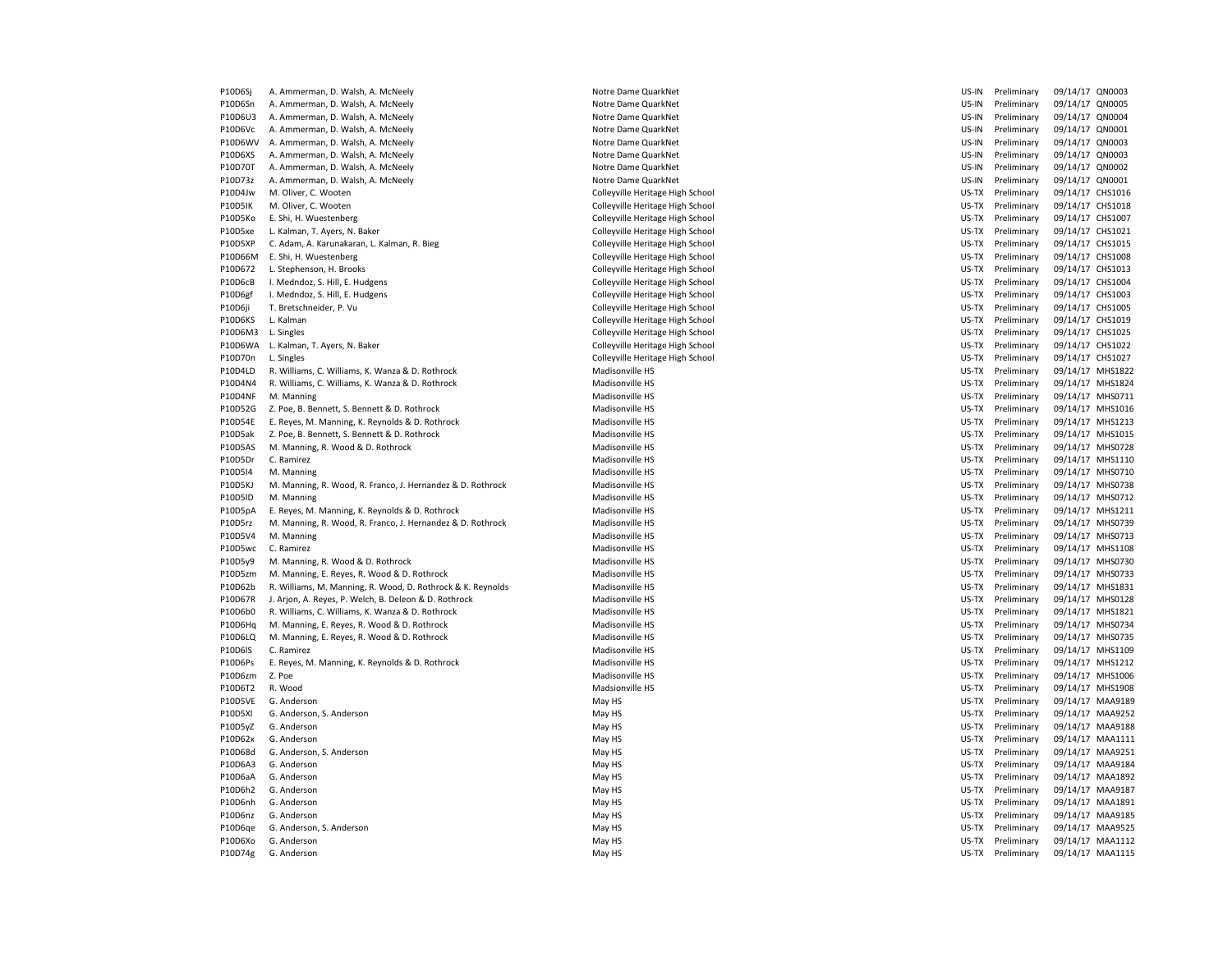| P10D5EX        | C. Lydolph, A. Espinoza, R. Solano & C. Delgado           | Vernon HS     | US-TX | Preliminary | 09/14/17 VHS0017 |  |
|----------------|-----------------------------------------------------------|---------------|-------|-------------|------------------|--|
| P10D5WI        | A. Keck, s.ayala, K. Holley & A Ramirez                   | Vernon HS     | US-TX | Preliminary | 09/14/17 VHS0010 |  |
| P10D61y        | C. Conkling, H Castillo, L. Wilson, and C. Thomas         | Vernon HS     | US-TX | Preliminary | 09/14/17 VHS0029 |  |
| P10D62l        | E. Apple, K. Burnett, C. Cook and I. Bermudez             | Vernon HS     | US-TX | Preliminary | 09/14/17 VHS0021 |  |
| P10D6Bg        | J. Trufan, K Holley, A, Keck & A. Spencer                 | Vernon HS     | US-TX | Preliminary | 09/14/17 VHS0011 |  |
| P10D6j4        | A. Salazar, C. Ramirez, C. Thomas & P. Newman             | Vernon HS     | US-TX | Preliminary | 09/14/17 VHS0019 |  |
| P10D6km        | K. Sims, A. Vandiver, A. McGreger & J. Neal               | Vernon HS     | US-TX | Preliminary | 09/14/17 VHS0012 |  |
| P10D6OQ        | C. Conkling, H Castillo, L. Wilson, and C. Thomas         | Vernon HS     | US-TX | Preliminary | 09/14/17 VHS0028 |  |
| P10D6Sv        | E. Apple, K. Burnett, C. Cook and I. Bermudez             | Vernon HS     | US-TX | Preliminary | 09/14/17 VHS0023 |  |
| P10D6Ue        | B.Freeman, A. Yar, N. Chavez and K. Hafer                 | Vernon HS     | US-TX | Preliminary | 09/14/17 VHS0025 |  |
| P10D6YZ        | J. Trufan, K. Holley, A. Keck and A. Spencer              | Vernon HS     | US-TX | Preliminary | 09/14/17 VHS0030 |  |
| P10D6Z7        | E. Apple, K. Burnett, C. Cook and I. Bermudez             | Vernon HS     | US-TX | Preliminary | 09/14/17 VHS0020 |  |
| P10D6ZC        | B.Freeman, A. Yar, N. Chavez and K. Hafer                 | Vernon HS     | US-TX | Preliminary | 09/14/17 VHS0026 |  |
| P10D70Q        | D. Watson, D. Reyna, V. Ortega and M. Torres              | Vernon HS     | US-TX | Preliminary | 09/14/17 VHS0027 |  |
| P10D5Mk        | B. Senson, E. Pellett, B. Nelson, S. Schofield, C. Monsma | JMM HS        | US-WI | Preliminary | 09/14/17 JMM2023 |  |
| P10D5W4        | B. Senson, B. Nelson, E. Pellett                          | <b>JMM HS</b> | US-WI | Preliminary | 09/14/17 JMM2015 |  |
| P10D5ww        | B. Senson, E. Pellett, S. Northey, Z. Wynne, M. Brown     | JMM HS        | US-WI | Preliminary | 09/14/17 JMM2018 |  |
| <b>P10D60F</b> | B. Senson, B. Nelson, E. Pellett                          | JMM HS        | US-WI | Preliminary | 09/14/17 JMM2012 |  |
| P10D6bd        | B. Senson, E. Pellett, A. Menningen, K. Liu, P. Patel     | <b>JMM HS</b> | US-WI | Preliminary | 09/14/17 JMM2017 |  |
| P10D6bg        | B. Senson, E. Pellett, S. Northey, K. Liu, A. Menningen   | <b>JMM HS</b> | US-WI | Preliminary | 09/14/17 JMM2016 |  |
| P10D6HV        | B. Senson, E. Pellett, A. Menningen, K. Liu, J. Menningen | <b>JMM HS</b> | US-WI | Preliminary | 09/14/17 JMM2020 |  |
| P10D6iw        | B. Senson, B. Nelson, S. Montoya, C. Seymour-Nahn         | <b>JMM HS</b> | US-WI | Preliminary | 09/14/17 JMM2005 |  |
| P10D6lx        | B. Senson, E. Pellett, D. Burden, I. Rubasch, P. Patel    | <b>JMM HS</b> | US-WI | Preliminary | 09/14/17 JMM2022 |  |
| P10D6j6        | B. Senson, R. Hunt, J. Menningen                          | <b>JMM HS</b> | US-WI | Preliminary | 09/14/17 JMM2007 |  |
| P10D6ls        | B. Senson, E. Pellett, D. Burden, I. Rubasch, P. Patel    | <b>JMM HS</b> | US-WI | Preliminary | 09/14/17 JMM2021 |  |
| P10D6mz        | B. Senson, B. Nelson, E. Pellett                          | <b>JMM HS</b> | US-WI | Preliminary | 09/14/17 JMM2014 |  |
| <b>P10D6NT</b> | B. Senson, E. Pellett, A. Menningen, K. Liu, J. Menningen | <b>JMM HS</b> | US-WI | Preliminary | 09/14/17 JMM2019 |  |
| P10D6pa        | B. Senson, R. Hunt, J. Menningen                          | JMM HS        | US-WI | Preliminary | 09/14/17 JMM2009 |  |

P10DbGb V. Radeva, A. Ivanova, G. Vangelov & A. Dimitrov Student Astronomical Society - Naval Academy Varna Bulgaria Preliminary Osman Bulgaria Preliminary Osman Bulgaria Preliminary Osman Bulgaria Preliminary 09/17 Ridden P10DclT V. Radeva, A. Ivanova, G. Vangelov & A. Dimitrov Student Astronomical Society - Naval Academy Varna Bulgaria Preliminary 09/17 P10Dcsy V. Radeva, A. Ivanova, G. Vangelov & A. Dimitrov Student Astronomical Society - Naval Academy Varna Bulgaria Preliminary 09/17 P10DctU V. Radeva, A. Ivanova, G. Vangelov & A. Dimitrov Student Astronomical Society - Naval Academy Varna Bulgaria Preliminary 09/17 P10Dbpb V. Radeva & S. Angelov Student Space Agency - Varna Bulgaria Preliminary of Student Space Agency - Varna P10Dccl V. Radeva & S. Angelov Student Space Agency - Varna Bulgaria Preliminary of Student Space Agency - Varna P10DcdR V. Radeva & S. Angelov Student Space Agency - Varna Bulgaria Preliminary of Student Space Agency - Varna P10DcmZ V. Radeva & S. Angelov Student Space Agency - Varna Bulgaria Preliminary 09/15/17 VSR017 Varna Bulgari P10Daqv V. Radeva, A. Ivanova, A. Dimitrov & G. Vangelov Student Space Society - Naval Academy Varna Bulgaria P P10DbFo V. Radeva, A. Ivanova, A. Dimitrov & G. Vangelov Student Space Society - Naval Academy Varna P10DbP5 V. Radeva, A. Ivanova, A. Dimitrov & G. Vangelov Student Space Society - Naval Academy Varna P10DbUc V. Radeva, A. Ivanova, A. Dimitrov & G. Vangelov Student Space Society - Naval Academy Varna P10Dc60 V. Radeva, A. Ivanova, A. Dimitrov & G. Vangelov Student Space Society - Naval Academy Varna P10DchQ V. Radeva, A. Ivanova, A. Dimitrov & G. Vangelov Student Space Society - Naval Academy Varna P10DcjX V. Radeva, A. Ivanova, A. Dimitrov & G. Vangelov Student Space Society - Naval Academy Varna P10DbCX G. Chaudhary, P. Garella & B.S. Tyagi Amity University-Trishul India Preliminary Preliminary 09/15/17 P10Dbip G. Chaudhary, P. Garella & B.S. Tyagi Amity University-Trishul India Preliminary Preliminary 09/15/17 P10DbLS B.S. Tyagi, P. Garella and G. Chaudhary Amity University-Trishul India Preliminary Amity University-Trishul P10Dbne B.S. Tyagi, P. Garella and G. Chaudhary Amity University-Trishul India Preliminary Amity University-Trishul P10Dbyj G. Chaudhary, P. Garella & B.S. Tyagi Amity University-Trishul India Preliminary Preliminary of the li P10DbyQ G. Chaudhary, P. Garella & B.S. Tyagi Amity University-Trishul India Preliminary Present Amity University-Trishul P10Dc9k B.S. Tyagi, P. Garella & G. Chaudhary Amity University-Trishul India Preliminary Amity University-Trishul P10Dcfp G. Chaudhary, P. Garella & B.S. Tyagi Amity University-Trishul India Preliminary Present Amity University-Trishul P10Dcjn B.S. Tyagi, P. Garella and G. Chaudhary Amity University-Trishul India Preliminary Amity University-Trishul P10Dckb G. Chaudhary, P. Garella & B.S. Tyagi Amity University-Trishul India Preliminary Preliminary 09/15/17 P10Dcmn B.S. Tyagi, P. Garella and G. Chaudhary Amity University-Trishul India Preliminary Amity University-Trishul P10Dcrj G. Chaudhary, P. Garella & B.S. Tyagi Amity University-Trishul India Preliminary Preliminary 09/15/17 P10Dctf B.S. Tyagi, P. Garella and G. Chaudhary **Amity University-Trishul India Preliminary Amity University-Trishul India Preliminary Amity University-Trishul India Preliminary Amity University-Trishul India Preliminary 1** P10DadJ S. Vashist examples the state of the State Bal Bharati Public School-Grh Marg india Preliminary 09/15/17 ISC1150

P10DaQK V. Radeva, A. Ivanova, G. Vangelov & A. Dimitrov Student Astronomical Society - Naval Academy Varna Bulgaria Preliminary 09/17 Bal Bharati Public School-Grh Marg

| US-TX           | Preliminary | 09/14/17 | <b>VHS0010</b> |
|-----------------|-------------|----------|----------------|
| US-TX           | Preliminary | 09/14/17 | <b>VHS0029</b> |
| US-TX           | Preliminary | 09/14/17 | <b>VHS0021</b> |
| US-TX           | Preliminary | 09/14/17 | VHS0011        |
| US-TX           | Preliminary | 09/14/17 | <b>VHS0019</b> |
| US-TX           | Preliminary | 09/14/17 | <b>VHS0012</b> |
| US-TX           | Preliminary | 09/14/17 | <b>VHS0028</b> |
| US-TX           | Preliminary | 09/14/17 | <b>VHS0023</b> |
| US-TX           | Preliminary | 09/14/17 | <b>VHS0025</b> |
| US-TX           | Preliminary | 09/14/17 | <b>VHS0030</b> |
| US-TX           | Preliminary | 09/14/17 | <b>VHS0020</b> |
| US-TX           | Preliminary | 09/14/17 | <b>VHS0026</b> |
| US-TX           | Preliminary | 09/14/17 | <b>VHS0027</b> |
| US-WI           | Preliminary | 09/14/17 | JMM2023        |
| US-WI           | Preliminary | 09/14/17 | JMM201!        |
| US-WI           | Preliminary | 09/14/17 | JMM2018        |
| US-WI           | Preliminary | 09/14/17 | JMM201.        |
| US-WI           | Preliminary | 09/14/17 | JMM201         |
| US-WI           | Preliminary | 09/14/17 | JMM201         |
| US-WI           | Preliminary | 09/14/17 | JMM2020        |
| US-WI           | Preliminary | 09/14/17 | JMM200!        |
| US-WI           | Preliminary | 09/14/17 | JMM2022        |
| US-WI           | Preliminary | 09/14/17 | JMM2007        |
| US-WI           | Preliminary | 09/14/17 | JMM202:        |
| US-WI           | Preliminary | 09/14/17 | JMM2014        |
| US-WI           | Preliminary | 09/14/17 | JMM2019        |
| US-WI           | Preliminary | 09/14/17 | JMM2009        |
|                 |             |          |                |
|                 |             |          |                |
| Bulgaria        | Preliminary | 09/15/17 | RIDV01         |
| Bulgaria        | Preliminary | 09/15/17 | RIDV01         |
| Bulgaria        | Preliminary | 09/15/17 | RIDV01         |
| Bulgaria        | Preliminary | 09/15/17 | RDIV01         |
| Bulgaria        | Preliminary | 09/15/17 | RIDV01         |
| Bulgaria        | Preliminary | 09/15/17 | VSR02          |
| Bulgaria        | Preliminary | 09/15/17 | VSR01          |
| Bulgaria        | Preliminary | 09/15/17 | VSR01          |
| Bulgaria        | Preliminary | 09/15/17 | VSR01          |
| Bulgaria        | Preliminary | 09/15/17 | RIDV01         |
| Bulgaria        | Preliminary | 09/15/17 | RIDV02         |
| <b>Bulgaria</b> | Preliminary | 09/15/17 | RDIV01         |
| Bulgaria        | Preliminary | 09/15/17 | RIDV01         |
| Bulgaria        | Preliminary | 09/15/17 | RIDV01         |
| <b>Bulgaria</b> | Preliminary | 09/15/17 | RDIV01         |
| <b>Bulgaria</b> | Preliminary | 09/15/17 | RIDV01         |
| India           | Preliminary | 09/15/17 | BGP0110        |
| India           | Preliminary | 09/15/17 | BGP0102        |
| India           | Preliminary | 09/15/17 | BGP0136        |
| India           | Preliminary | 09/15/17 | BGP0132        |
| India           | Preliminary | 09/15/17 | BGP0103        |
| India           | Preliminary | 09/15/17 | BGP0109        |
| India           | Preliminary | 09/15/17 | BGP0131        |
| India           | Preliminary | 09/15/17 | BGP0111        |
| India           | Preliminary | 09/15/17 | BGP0134        |
| India           | Preliminary | 09/15/17 | BGP0104        |
| India           | Preliminary | 09/15/17 | BGP0135        |
| India           | Preliminary | 09/15/17 | BGP0105        |
| India           | Preliminary | 09/15/17 | BGP0130        |
| India           | Preliminary | 09/15/17 | <b>ISC1140</b> |
|                 |             |          |                |